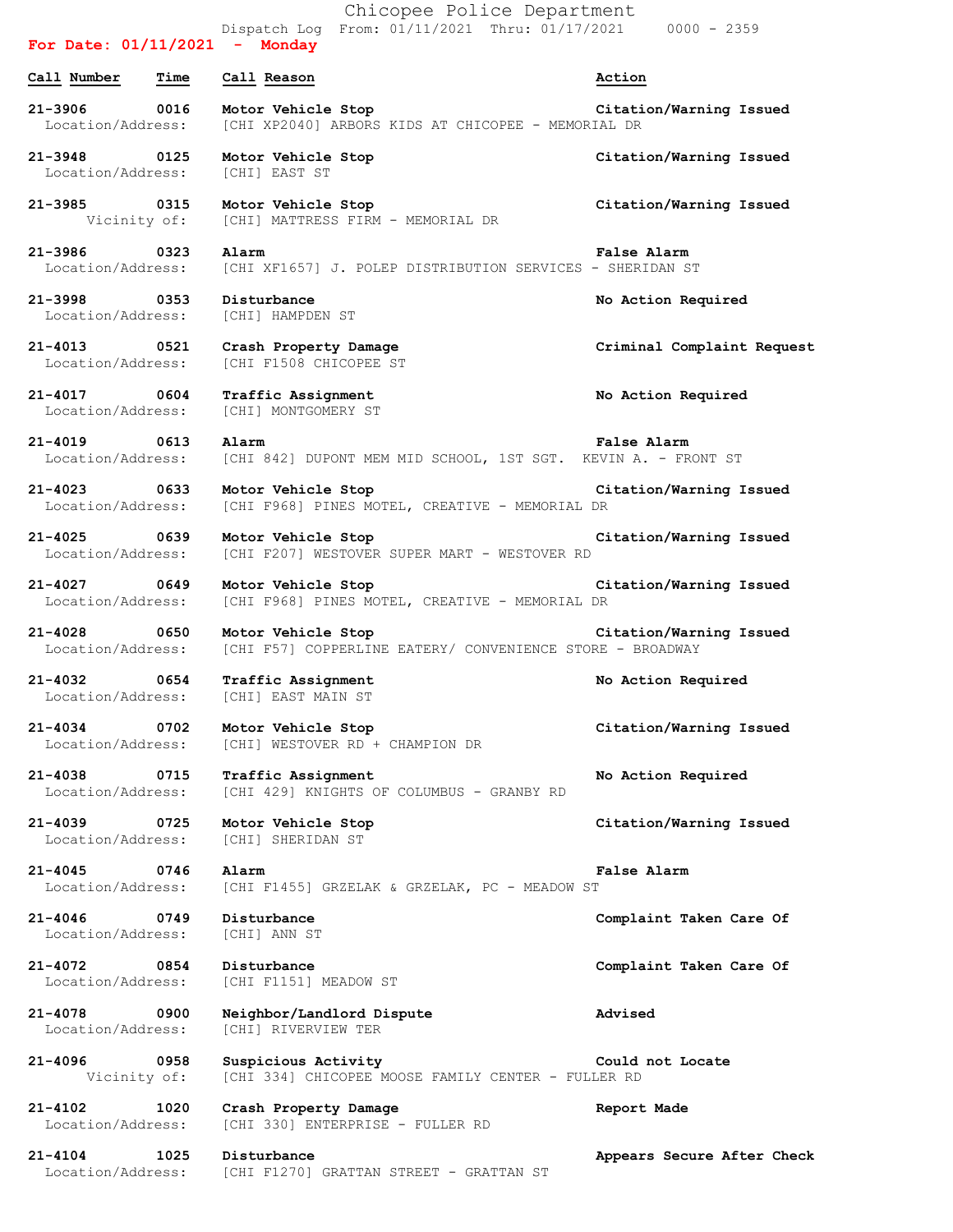| 21-4134<br>1030<br>Location/Address:     | Abandoned/Found Property<br>[CHI 2498] CHICOPEE POLICE HEADQUARTERS - CHURCH ST | Report Made             |
|------------------------------------------|---------------------------------------------------------------------------------|-------------------------|
| 21-4107<br>1037<br>Location/Address:     | Suspicious Activity<br>[CHI] BURTON ST                                          | Advised                 |
| 21-4111<br>1103<br>Location/Address:     | Abandoned/Found Property<br>[CHI 857] SZOT PARK - SGT TRACY DR                  | No Action Required      |
| 21-4117<br>1133<br>Location/Address:     | Disturbance<br>[CHI] BUSH AVE                                                   | Unfounded               |
| 21-4120<br>1141<br>Location/Address:     | Traffic Assignment<br>[CHI] EAST MAIN ST                                        | No Action Required      |
| 21-4126<br>1150<br>Location/Address:     | Warrant Service<br>[CHI] MAPLE ST                                               | Could not Locate        |
| 21-4128<br>1156<br>Location/Address:     | Unwanted Party/Undesirable<br>[CHI F621] FAMILY DOLLAR - EXCHANGE ST            | Advised                 |
| 21-4133<br>1214<br>Location/Address:     | Fraud/Identity Theft<br>[CHI 2593] ERLINE ST                                    | Report Made             |
| 21-4138<br>1238<br>Location/Address:     | Crash Property Damage<br>[CHI 660] OCEAN STATE JOB LOT - MEMORIAL DR            | Report Made             |
| $21 - 4144$<br>1307<br>Location/Address: | Fraud/Identity Theft<br>[CHI] PLEASANT ST                                       | Report Made             |
| 1326<br>21-4150<br>Location/Address:     | Abandoned 911 Call<br>[CHI] BURNETT RD                                          | Could not Locate        |
| 21-4157<br>1403<br>Location/Address:     | Larceny Complaint Past<br>[CHI 419] HOPPE TOOL INC - FIRST AVE                  | Report Made             |
| 21-4180<br>1502<br>Location/Address:     | Crash Property Damage<br>[CHI] MEMORIAL DR                                      | No Action Required      |
| 21-4181<br>1504<br>Location/Address:     | Suspicious Activity<br>[CHI 938] HOME DEPOT - MEMORIAL DR                       | Could not Locate        |
| 21-4184<br>1516<br>Location/Address:     | Missing Person<br>[CHI 497] MOTEL 6 - JOHNNY CAKE HOLLOW RD                     | Could not Locate        |
| 21-4203<br>1619<br>Location/Address:     | Warrant Service<br>[CHI 2498] CHICOPEE POLICE HEADOUARTERS - CHURCH ST          | Arrest Made             |
| 21-4207<br>1628<br>Location/Address:     | Traffic Assignment<br>[CHI] MEMORIAL DR + LABRIE AVE                            | No Action Required      |
| $21 - 4209$<br>1631<br>Location/Address: | Animal Complaint<br>[CHI F955] QUALITY INN - MEMORIAL DR                        | Report Made             |
| 21-4218<br>1649<br>Location/Address:     | Mal Damage/Vandalism-In Progress<br>[CHI 1191] WALMART - MEMORIAL DR            | Report Made             |
| 21-4231<br>1723<br>Location/Address:     | Motor Vehicle Stop<br>[CHI] GRATTAN ST + MORRIS ST                              | Citation/Warning Issued |
| 21-4237<br>1728<br>Location/Address:     | Mal Damage/VANDALISM-Past<br>[CHI F1393] CHICK FIL A - MEMORIAL DR              | Advised                 |
| 21-4243<br>1756<br>Location/Address:     | Crash Property Damage<br>[CHI] EAST ST + BEAUCHAMP TER                          | Report Made             |
| 21-4246 1810<br>Location/Address:        | Disturbance<br>[CHI XP1984] CASINO AVE                                          | Report Made             |
| $21 - 4249$<br>1821<br>Location/Address: | Motor Vehicle Stop<br>[CHI] MEMORIAL DR + JAMES ST                              | Citation/Warning Issued |
| $21 - 4250$<br>1826<br>Location/Address: | Larceny Complaint Past<br>[CHI] ARLMONT ST                                      | Report Made             |
| $21 - 4252$<br>1830<br>Location/Address: | Transport Service<br>[CHI 1897] - DULONG CIR                                    | Transport Complete      |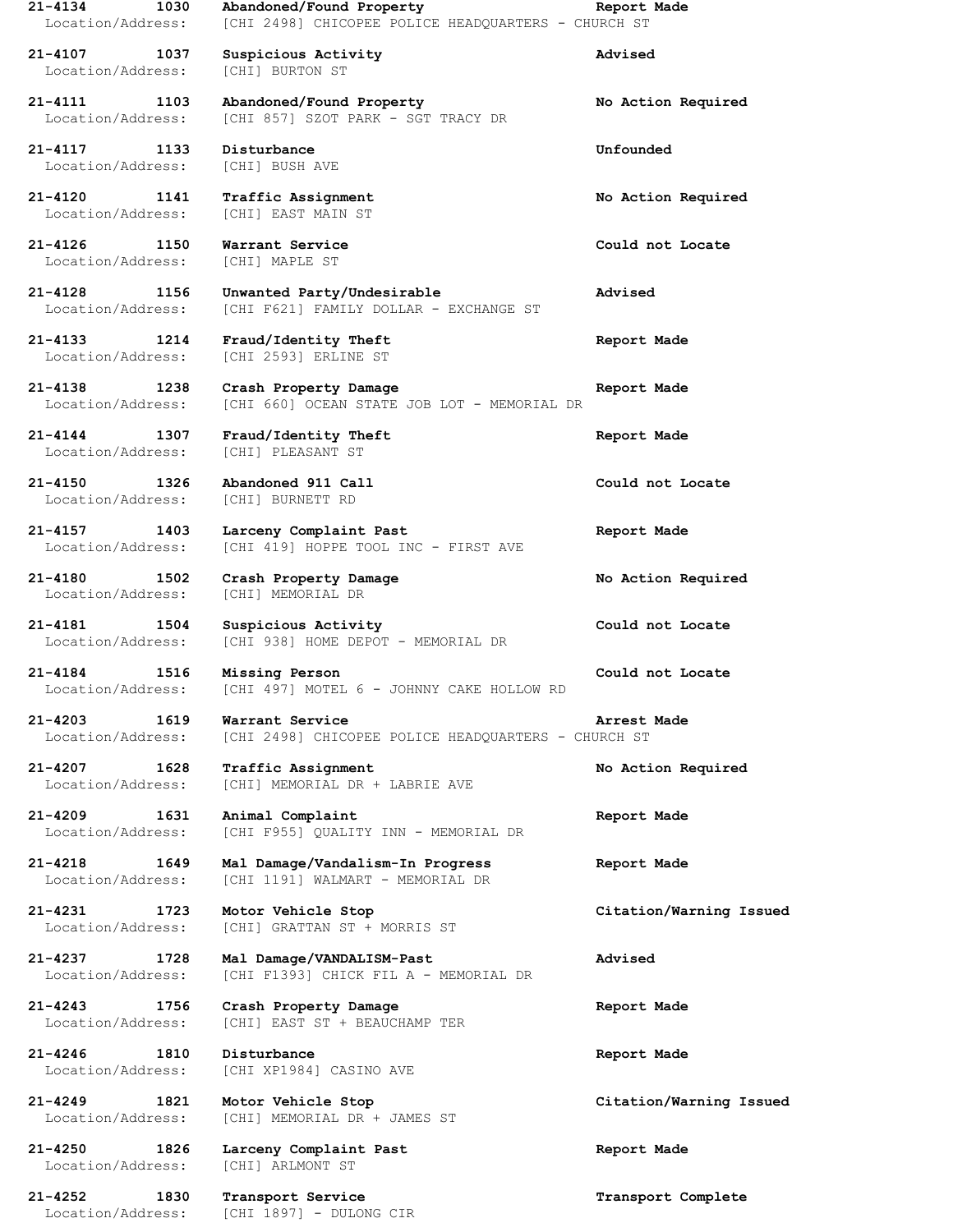| $21 - 4254$                                    | 1834 | Larceny Complaint Past<br>Location/Address: [CHI] DUCHARME AVE                         | Report Made                |
|------------------------------------------------|------|----------------------------------------------------------------------------------------|----------------------------|
| 21-4276 1932                                   |      | Public Service<br>Location/Address: [CHI F394] KIDA APARTMENTS - RIVERVIEW TER         | Advised                    |
| 21-4278 1944                                   |      | Crash Property Damage<br>Location/Address: [CHI 1191] WALMART - MEMORIAL DR            | Report Made                |
| 21-4296 2136<br>Location/Address: [CHI] ROY ST |      | Firearms/Shots Fired/Gun Shots                                                         | Unfounded                  |
| $21 - 4307$ 2246                               |      | Abandoned 911 Call<br>Location/Address: [CHI] CHURCH ST                                | Unfounded                  |
| 21-4306 2247                                   |      | Disturbance<br>Location/Address: [CHI] LINCOLN ST                                      | Advised                    |
| $21 - 4313$                                    | 2332 | Suspicious Activity<br>Vicinity of: [CHI] SKEELE ST                                    | Advised                    |
| For Date: $01/12/2021$ - Tuesday               |      |                                                                                        |                            |
| 21-4315 0001                                   |      | Larceny- In Progress<br>Location/Address: [CHI 2768] BELCHER ST                        | Criminal Complaint Request |
| 21-4353 0057<br>Location/Address:              |      | Crash Property Damage<br>[CHI] CHICOPEE ST + BOLDUC LN                                 | Arrest Made                |
| 21-4385 0205<br>Location/Address:              |      | Suspicious Activity<br>Advised<br>[CHI 834] BOWE SCHOOL, PATRICK E. K-5 - HAMPDEN ST   |                            |
| $21 - 4434$                                    | 0352 | Transport Service<br>Location: [SPR] MSP BARRACKS                                      | Transport Complete         |
| $21 - 4451$                                    | 0518 | Motor Vehicle Stop<br>Vicinity of: [CHI 643] REGISTRY OF MOTOR VEHICLES - CHICOPEE ST  | Citation/Warning Issued    |
| 21-4452 0532                                   |      | Transport Service<br>Location/Address: [CHI F182] HAMPDEN COUNTY WOMANS - CENTER ST    | Transport Complete         |
| 21-4458 0600                                   |      | Motor Vehicle Stop<br>Location/Address: [CHI] CHICOPEE ST                              | Citation/Warning Issued    |
| $21 - 4465$                                    | 0643 | ASSIST OTHER AGENCY<br>Location/Address: [CHI] NELSON ST                               | No Action Required         |
| $21 - 4467$                                    | 0648 | Motor Vehicle Stop<br>Location/Address: [CHI F968] PINES MOTEL, CREATIVE - MEMORIAL DR | Citation/Warning Issued    |
| 21-4482 0737<br>Location/Address:              |      | Neighbor/Landlord Dispute<br>[CHI 2221] CHICOPEE ST                                    | Report Made                |
| $21 - 4481$<br>Location/Address:               | 0747 | Crash Property Damage<br>[CHI] ELMER DR                                                | Report Made                |
| $21 - 4498$<br>Location/Address:               | 0821 | Abandoned 911 Call<br>[CHI 188] PRIDE SERVICE STATION - CHICOPEE ST                    | No Action Required         |
| 21-4501 0826                                   |      | Motor Vehicle Stop<br>Location/Address: [CHI] FULLER RD                                | Citation/Warning Issued    |
| $21 - 4505$<br>Location/Address:               | 0831 | Larceny Complaint Past<br>[CHI 2084] DOWDS LN                                          | Advised                    |
| $21 - 4540$<br>Location/Address:               | 0957 | Disturbance<br>[CHI] EAST MAIN ST                                                      | Could not Locate           |
| $21 - 4596$                                    | 1000 | Public Service<br>Location/Address: [EAL 278] ST. MICHAEL'S PARISH HALL - SOMERS RD    | Complaint Taken Care Of    |
| $21 - 4541$<br>Location/Address:               | 1003 | Crash Property Damage<br>[CHI] FRONT ST + GRAPE ST                                     | Complaint Taken Care Of    |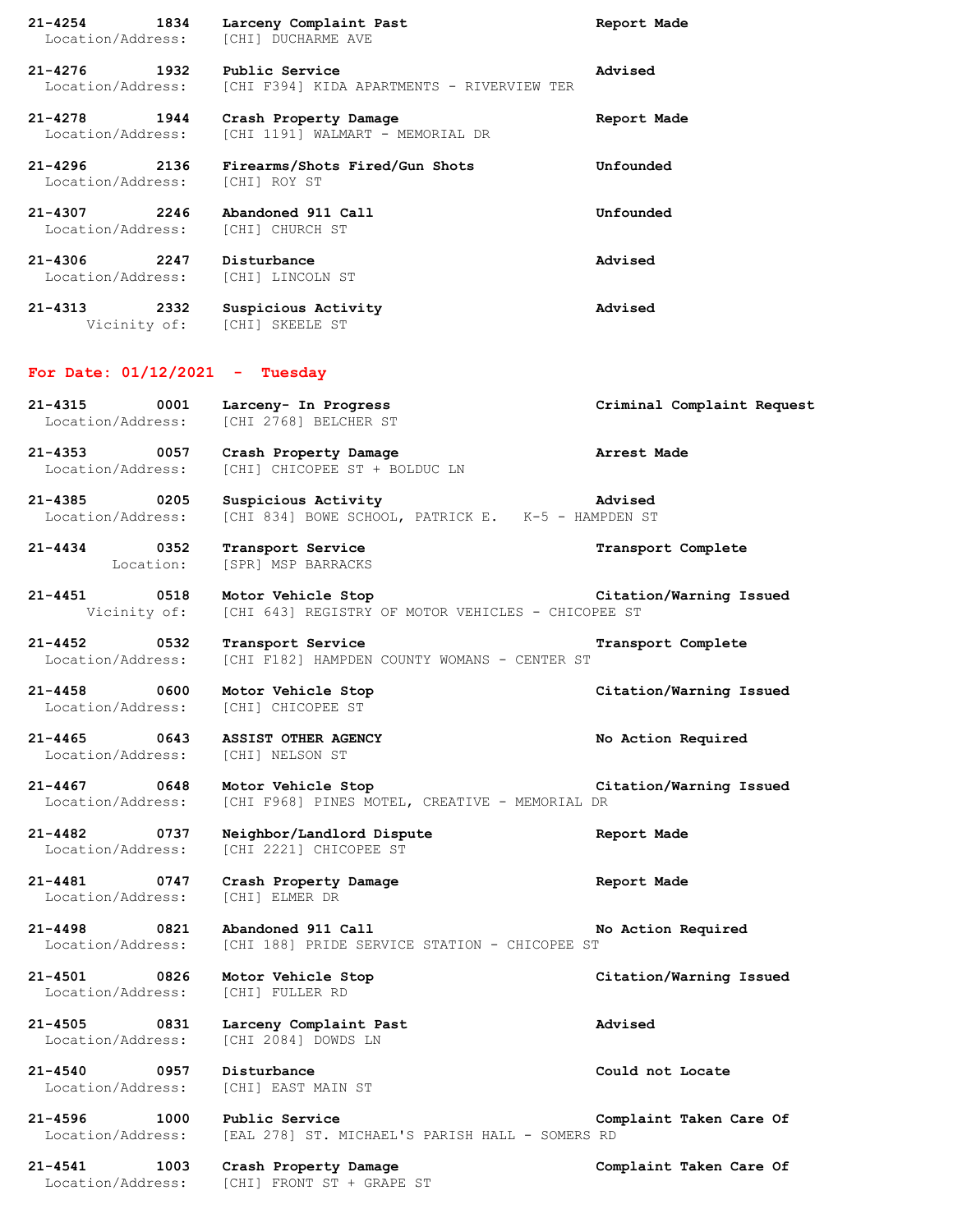| $21 - 4549$<br>1016<br>Location/Address: | MV COMPLAINT/TRAFFIC/PARKING<br>[CHI] YVETTE ST                                       | Report Made                                       |
|------------------------------------------|---------------------------------------------------------------------------------------|---------------------------------------------------|
| 1028<br>21-4555<br>Vicinity of:          | Public Service<br>[CHI] WILLETTE ST + MONTGOMERY ST                                   | Assist Given                                      |
| $21 - 4584$<br>1157<br>Location/Address: | Traffic Assignment<br>[CHI] EAST MAIN ST                                              | No Action Required                                |
| 21-4586<br>1203<br>Location/Address:     | Alarm<br>[CHI] HEARTHSTONE TER                                                        | Appears Secure After Check                        |
| $21 - 4595$<br>1226<br>Location/Address: | Motor Vehicle Stop<br>[CHI] MEMORIAL DR                                               | Citation/Warning Issued                           |
| $21 - 4608$<br>1309<br>Location/Address: | Abandoned 911 Call<br>[CHI 829] CHICOPEE PUBLIC SCHOOL ADMINISTRATION BLDG - BROADWAY | No Action Required                                |
| 21-4616<br>1330<br>Location/Address:     | Fraud/Identity Theft<br>[CHI] RIDGEWOOD RD                                            | Report Made                                       |
| 21-4617 1332<br>Location/Address:        | MV COMPLAINT/TRAFFIC/PARKING<br>[CHI] THOMAS ST                                       | No Action Required                                |
| $21 - 4619$<br>1334<br>Location/Address: | MV COMPLAINT/TRAFFIC/PARKING<br>[CHI] CHICOPEE ST                                     | Citation/Warning Issued                           |
| $21 - 4623$<br>1350<br>Location/Address: | Abandoned 911 Call<br>[CHI 284] - CHICOPEE ST                                         | Advised                                           |
| $21 - 4642$<br>1425<br>Location/Address: | Mal Damage/VANDALISM-Past<br>[CHI F1276] MASSES SEAFOOD - MEMORIAL DR                 | Report Made                                       |
| $21 - 4643$<br>1428<br>Location/Address: | Motor Vehicle Stop<br>[CHI] UNION ST                                                  | Advised                                           |
| $21 - 4648$<br>1444<br>Vicinity of:      | Suspicious Activity<br>[CHI] CATHERINE ST                                             | No Action Required                                |
| $21 - 4649$<br>1448<br>Location/Address: | Motor Vehicle Stop<br>[CHI] CENTER ST + CABOT ST                                      | Advised                                           |
| 21-4656<br>1456<br>Location/Address:     | Suspicious Activity<br>[CHI] DALE ST + ROLF AVE                                       | No Action Required                                |
| 21-4657 1505<br>Location/Address:        | Suspicious Activity<br>[CHI F162] CENTER ST                                           | Complaint Taken Care Of                           |
| 21-4666 1550<br>Location/Address:        | Alarm<br>[CHI 832] BELLAMY MIDDLE SCHOOL, EDWARD                                      | Appears Secure After Check<br>6-8 - PENDLETON AVE |
| 21-4686<br>1636<br>Location/Address:     | Harassment/Threats<br>[CHI] OLIVER ST                                                 | Advised                                           |
| 21-4688<br>1639<br>Vicinity of:          | MV COMPLAINT/TRAFFIC/PARKING<br>[CHI] MANDALAY RD + GREENPOINT CIR                    | Advised                                           |
| $21 - 4690$<br>1639<br>Location/Address: | Harassment/Threats<br>[CHI] ASSELIN ST                                                | Advised                                           |
| 21-4694<br>1653<br>Location/Address:     | Abandoned 911 Call<br>[CHI] EAST ST                                                   | No Action Required                                |
| $21 - 4699$<br>1714<br>Location/Address: | Crash Property Damage<br>[CHI] JENNINGS ST                                            | Report Made                                       |
| 21-4703<br>1726<br>Location/Address:     | Stolen M/V L/P Report<br>[CHI 1191] WALMART - MEMORIAL DR                             | Could not Locate                                  |
| 21-4705<br>1741<br>Location/Address:     | Suspicious Activity<br>[CHI] HEARTHSTONE TER + GRATTAN ST                             | Unfounded                                         |
| 21-4708<br>1744<br>Vicinity of:          | Suspicious Activity<br>[CHI 334] CHICOPEE MOOSE FAMILY CENTER - FULLER RD             | Could not Locate                                  |
| $21 - 4711$<br>1749<br>Location/Address: | Abandoned 911 Call<br>[CHI XP1984] CASINO AVE                                         | Assist Given                                      |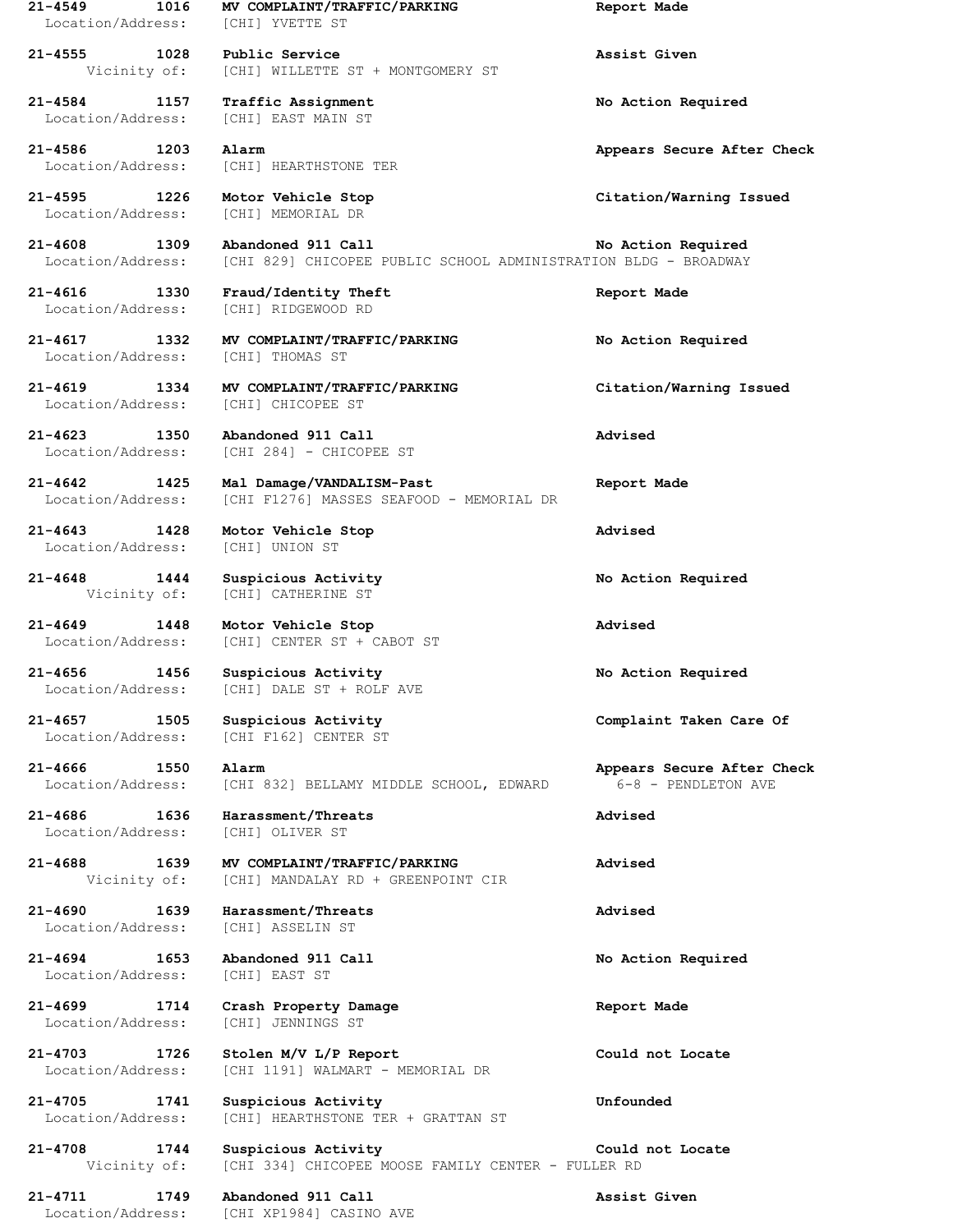| 21-4719<br>1826<br>Location/Address:                                 | Abandoned 911 Call<br>[CHI 643] REGISTRY OF MOTOR VEHICLES - CHICOPEE ST       | No Action Required         |
|----------------------------------------------------------------------|--------------------------------------------------------------------------------|----------------------------|
| 21-4722 1829<br>Location/Address:                                    | Disturbance<br>[CHI] SPRINGFIELD ST                                            | Advised                    |
| 21-4728 1905<br>Location/Address:                                    | Alarm<br>[CHI 1604] BELCHER SCHOOL K-2 - MONTGOMERY ST                         | Appears Secure After Check |
| 21-4732 1914<br>Vicinity of:                                         | Mal Damage/Vandalism-In Progress<br>[CHI F1345] ALL STAR RENTAL - MEMORIAL DR  | Report Made                |
| 21-4739 1948<br>Location/Address:                                    | MV COMPLAINT/TRAFFIC/PARKING<br>[CHI 574] PRIDE - MONTGOMERY ST                | Complaint Taken Care Of    |
| 21-4740 1959<br>Location/Address:                                    | Disturbance<br>[CHI 2498] CHICOPEE POLICE HEADQUARTERS - CHURCH ST             | Arrest Made                |
| 21-4747 2036<br>Location/Address:                                    | Abandoned 911 Call<br>[CHI 1460] CLUB FITNESS - MEMORIAL DR                    | No Action Required         |
| 21-4751 2109<br>Location/Address:                                    | Transport Service<br>[LUD 1] HAMPDEN COUNTY JAIL - RANDALL RD                  | Transport Complete         |
| $21 - 4756$ 2142<br>Location/Address:                                | Alarm<br>[CHI F971] PORTUGUESE AMERICAN CLUB - EXCHANGE ST                     | Appears Secure After Check |
| 21-4762 2215<br>Location/Address:                                    | Disturbance<br>[CHI 1965] CHICOPEE ST                                          | Advised                    |
|                                                                      | 21-4764 2232 MV COMPLAINT/TRAFFIC/PARKING<br>Location/Address: [CHI] MELVIN ST | No Action Required         |
| For Date: $01/13/2021$ - Wednesday                                   |                                                                                |                            |
| 21-4825 0211                                                         | Motor Vehicle Stop<br>Vicinity of: [CHI] ST STANS CHURCH - FRONT ST            | Advised                    |
| 21-4832 0220 Motor Vehicle Stop                                      | Location/Address: [CHI F3] CHICOPEE ST                                         | Arrest Made                |
| 21-4833 0226                                                         | Motor Vehicle Stop<br>Vicinity of: [CHI F368] CITY HALL ANNEX - FRONT ST       | Criminal Complaint Request |
| 21-4837 0236 Abandoned 911 Call<br>Location/Address: [CHI] TAYLOR ST |                                                                                | Advised                    |
| 21-4870 0502<br>Location/Address:                                    | Motor Vehicle Stop<br>[CHI 48] TYLUNAS FUNERAL HOME - BROADWAY                 | Citation/Warning Issued    |
| 21-4881 0643<br>Location/Address:                                    | Motor Vehicle Stop<br>[CHI] EAST ST + VICTORIA PARK                            | Citation/Warning Issued    |
| 21-4885 0654<br>Location/Address:                                    | Abandoned 911 Call<br>[CHI] NADEAU DR                                          | Advised                    |
| 21-4903 0820<br>Location/Address:                                    | Transport Service<br>[CHI F825] MASS TRIAL COURT [CHICOPEE] - CHURCH ST        | Transport Complete         |
| 21-4911 0829<br>Location/Address:                                    | Crash Property Damage<br>[CHI 449] CVS 2339 - GRANBY RD                        | Report Made                |
| 21-4928 0907<br>Location/Address:                                    | Motor Vehicle Stop<br>[CHI 1600] MONTY'S ROADHOUSE - CHICOPEE ST               | Criminal Complaint Request |
| 21-4930 0914<br>Location/Address:                                    | Motor Vehicle Stop<br>[CHI] JAMES ST + MONTCALM ST                             | Citation/Warning Issued    |
| 21-4945 1000<br>Location/Address:                                    | Motor Vehicle Stop<br>[CHI 188] DRY BRIDGE - CHICOPEE ST + BROADCAST CTR       | Citation/Warning Issued    |
| 21-4949 1013<br>Location/Address:                                    | Motor Vehicle Stop<br>[CHI] PEARL ST + SPRINGFIELD ST                          | Criminal Complaint Request |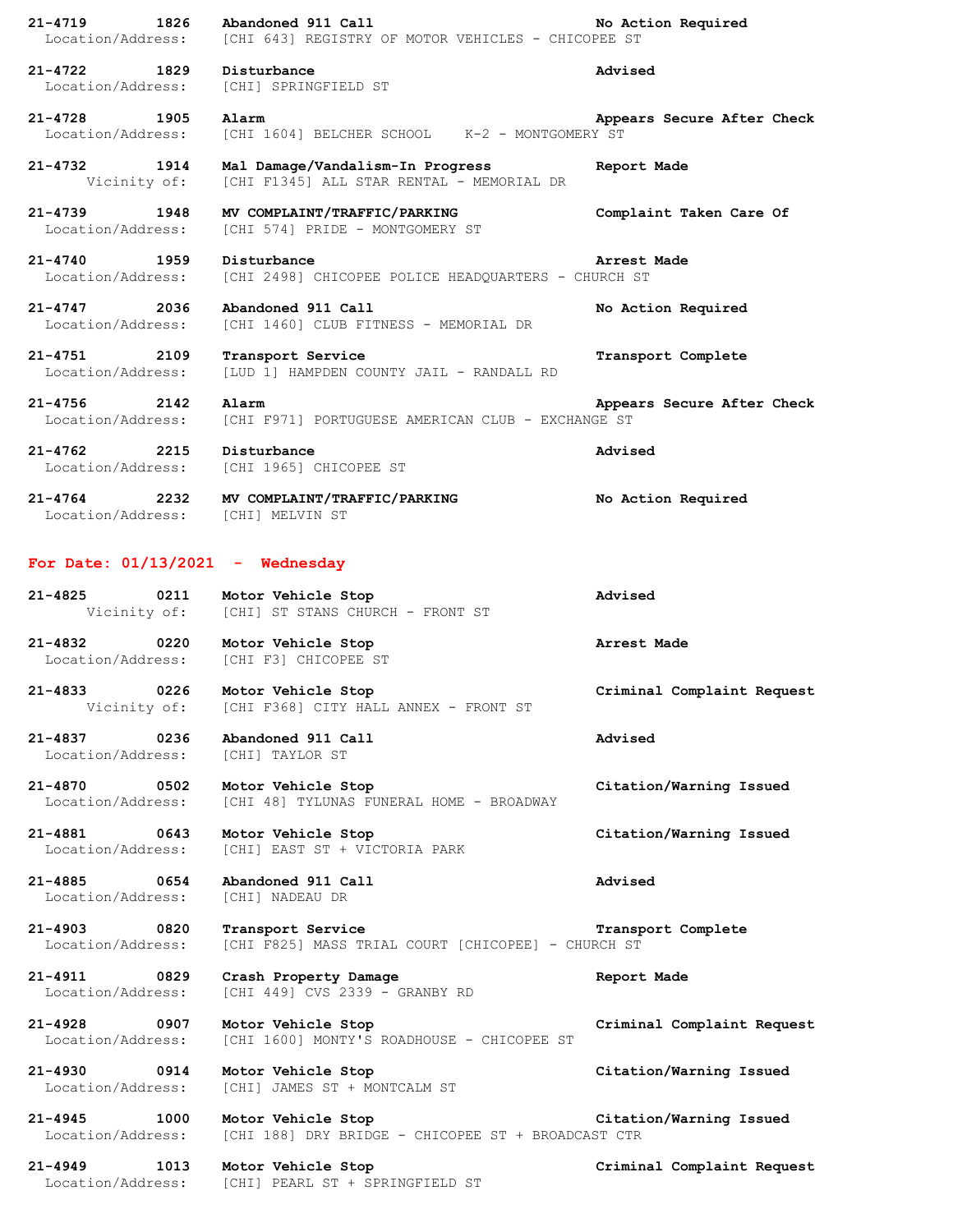**21-4956 1028 Motor Vehicle Stop Citation/Warning Issued** Location/Address: [CHI] MONTGOMERY ST + MASSACHUSETTS AVE **21-4959 1037 Motor Vehicle Stop Criminal Complaint Request** Location/Address: [CHI] 22 NEWS - CHICOPEE ST + WILSON AVE **21-4978 1121 Public Service Assist Given** Location/Address: [CHI] FAIR ST **21-4987 1131 Disturbance Advised** Vicinity of: [CHI 1908] NAIL BLISS - MEMORIAL DR **21-4992 1141 Alarm False Alarm** Location/Address: [CHI] MONTGOMERY ST **21-5006 1221 Shoplifter Report Made** Location/Address: [CHI 919] BIG Y WORLD CLASS MARKETS - MEMORIAL DR **21-5016 1245 Investigation/Follow Up Report Made** Location/Address: [CHI 2421] CENTER ST **21-5018 1246 Unwanted Party/Undesirable Advised** Location/Address: [CHI F318] CABOT LIQUORS - EXCHANGE ST **21-5027 1304 Public Service No Action Required** Location/Address: [CHI] CHESTNUT ST **21-5028 1321 Crash Property Damage Report Made** Location/Address: [CHI 242] BIRCH PARK PLACE APARTMENTS CHICOPEE HOUSING - CHICOPEE ST **21-5053 1435 Abandoned 911 Call No Action Required** Location/Address: [CHI 782] ELMS, COLLEGE OF OUR LADY OF THE - SPRINGFIELD ST **21-5055 1440 Abandoned 911 Call Could not Locate** Location/Address: [CHI 497] MOTEL 6 - JOHNNY CAKE HOLLOW RD **21-5063 1528 Motor Vehicle Stop Citation/Warning Issued** Location/Address: [CHI] SPRINGFIELD ST **21-5064 1530 ASSIST OTHER AGENCY Could not Locate** Location/Address: [CHI 2489] - NELSON ST **21-5069 1543 MV COMPLAINT/TRAFFIC/PARKING No Action Required** Location/Address: [CHI] EIGHTH AVE + JAMES ST **21-5070 1546 Motor Vehicle Stop Arrest Made** Location/Address: [CHI] VOLPE DR **21-5072 1559 Unwanted Party/Undesirable Complaint Taken Care Of** Location/Address: [CHI 612] KENDALL HOUSE - SPRINGFIELD ST **21-5084 1615 Drug/Narcotic Activity Advised** Vicinity of: [CHI] HORSESHOE DR **21-5082 1623 Disturbance Could not Locate** Location/Address: [CHI] SHERIDAN ST + MEMORIAL DR **21-5095 1655 Investigation/Follow Up Report Made** Location/Address: [CHI] MANDALAY RD **21-5104 1708 Public Service Advised** Location/Address: [CHI 2498] CHICOPEE POLICE HEADQUARTERS - CHURCH ST **21-5106 1713 Unwanted Party/Undesirable Complaint Taken Care Of** Location/Address: [CHI] SPRINGFIELD ST **21-5108 1715 Motor Vehicle Stop Citation/Warning Issued** Location/Address: [CHI 1604] BELCHER SCHOOL K-2 - MONTGOMERY ST **21-5118 1749 Abandoned 911 Call False Alarm** Location/Address: [CHI] BOUTIN ST **21-5122 1827 Transport Service Transport Complete** Location/Address: [LUD 1] HAMPDEN COUNTY JAIL - RANDALL RD **21-5125 1839 Crash Property Damage Advised** Location/Address: [CHI 1556] FRANK ST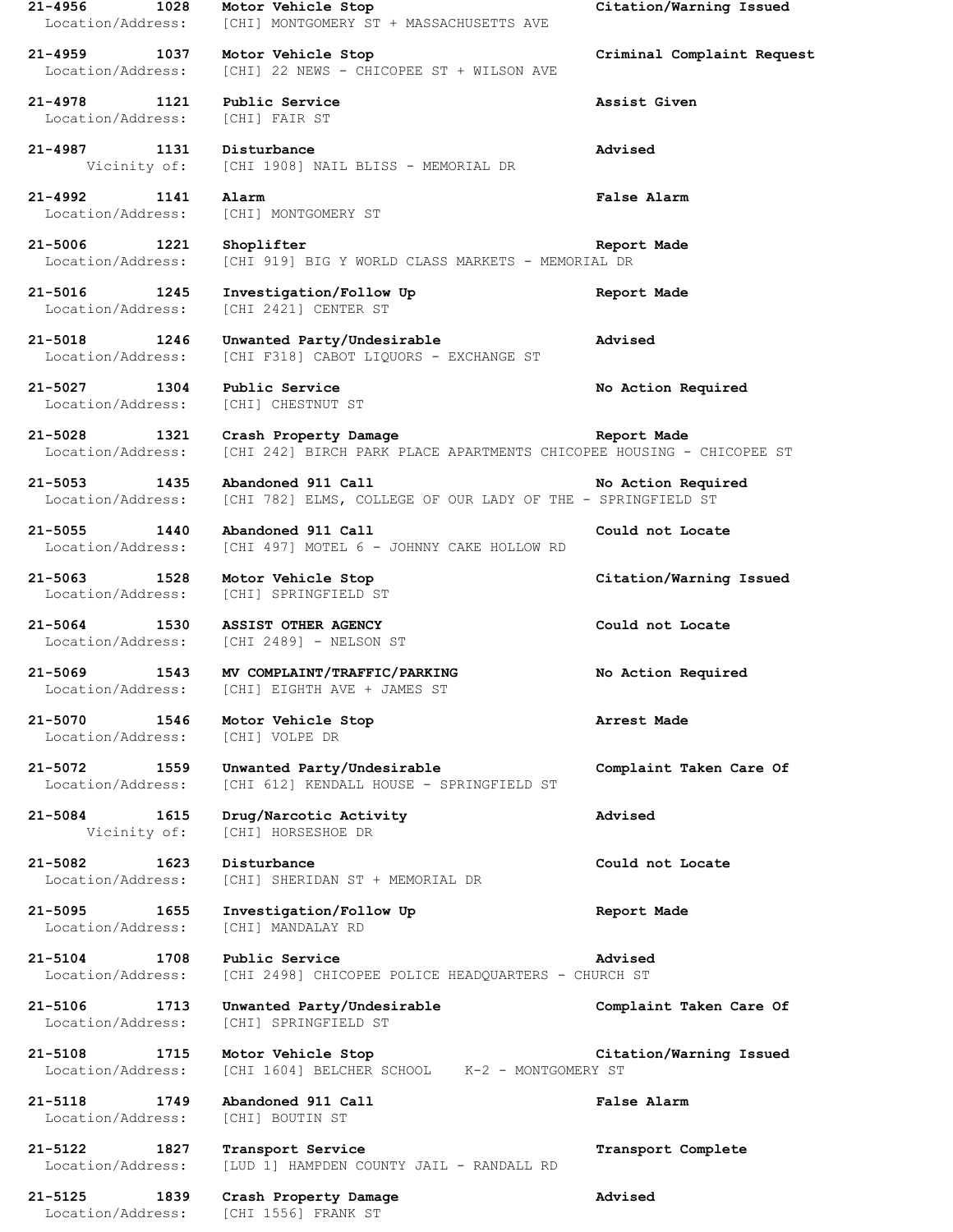| 21-5129<br>1851<br>Location/Address: [CHI] CHICOPEE ST | Service of a Summons                                                 | Not Served                 |
|--------------------------------------------------------|----------------------------------------------------------------------|----------------------------|
| 21-5131 1904<br>Location/Address:                      | MV COMPLAINT/TRAFFIC/PARKING<br>[CHI 2498] FRIENDLY'S - MEMORIAL DR  | Advised                    |
| 21-5135 1933<br>Location/Address:                      | Crash Property Damage<br>[CHI] COLLEGE ST                            | Advised                    |
| 21-5139 2012<br>Location/Address:                      | Abandoned 911 Call<br>[CHI 317] WESTFIELD BANK - EXCHANGE ST         | Unfounded                  |
| 21-5149 2051<br>Location/Address:                      | Breaking & Entering in progress<br>[CHI] NORTHERN DR                 | No Action Required         |
| 21-5152 2058<br>Vicinity of:                           | Suspicious Activity<br>[CHI] DALE ST                                 | No Action Required         |
| $21 - 5158$<br>2111<br>Location/Address:               | Disturbance<br>[CHI] FRONT ST                                        | Could not Locate           |
| 21-5159 2117<br>Location/Address:                      | Motor Vehicle Stop<br>[CHI 958] PION PONTIAC (BOB) - MEMORIAL DR     | Citation/Warning Issued    |
| 21-5163 2131<br>Location/Address:                      | Shoplifter<br>[CHI 449] CVS 2339 - GRANBY RD                         | Report Made                |
| 21-5164 2143<br>Location/Address:                      | Alarm<br>[CHI 1478] PARISI/JBI INTERIORS - SHERIDAN ST               | Appears Secure After Check |
| 21-5165 2145<br>Location/Address:                      | Alarm<br>[CHI 589] UHAUL STORAGE - MONTGOMERY ST                     | <b>False Alarm</b>         |
| 21-5175 2246<br>Location/Address: [CHI] CLAIRMONT AVE  | Abandoned 911 Call                                                   | False Alarm                |
| 21-5179 2355 Disturbance                               | Location/Address: [CHI 3444] MONTCALM ST                             | Unfounded                  |
| For Date: $01/14/2021$ - Thursday                      |                                                                      |                            |
| $21 - 5226$<br>0122<br>Location/Address:               | ASSIST OTHER AGENCY<br>[CHI] 391 UNDERPASS - CENTER ST               | Assist Given               |
| 21-5228 0135<br>Location/Address:                      | Motor Vehicle Stop<br>[CHI] CHICOPEE ST + DALEY ST                   | Criminal Complaint Request |
| 21–5239 0232<br>Location/Address:                      | MV COMPLAINT/TRAFFIC/PARKING<br>[CHI] SCHOOL ST + CHAPMAN ST         | Report Made                |
| 21-5263 0520<br>Vicinity of:                           | MV COMPLAINT/TRAFFIC/PARKING<br>[CHI] SUMMIT AVE + SHERBROOKE ST     | Complaint Taken Care Of    |
| 21-5267 0558<br>Location/Address:                      | Alarm<br>[CHI] PIONEER VALLEY CONCRETE - N CHICOPEE ST               | False Alarm                |
| 21-5280 0754<br>Location/Address:                      | Crash Property Damage<br>[CHI 2619] ROBINSON DR                      | Report Made                |
| 21-5293 0827<br>Vicinity of:                           | Motor Vehicle Stop<br>[CHI 1600] MONTY'S ROADHOUSE - CHICOPEE ST     | Citation/Warning Issued    |
| 21-5298<br>0831<br>Vicinity of:                        | Alarm<br>[CHI 1709] KLM AUTO REPAIR - FRONT ST                       | Complaint Taken Care Of    |
| 21-5304 0840<br>Location/Address:                      | Motor Vehicle Stop<br>[CHI 590] BRUNELLES FUNERAL HOME - CHICOPEE ST | Criminal Complaint Request |
|                                                        |                                                                      |                            |
| $\sim$ 0900<br>21-5313<br>Location/Address:            | Motor Vehicle Stop<br>[CHI] MCKINSTRY AVE + MEADOW ST                | Citation/Warning Issued    |

Location/Address: [CHI] BROADWAY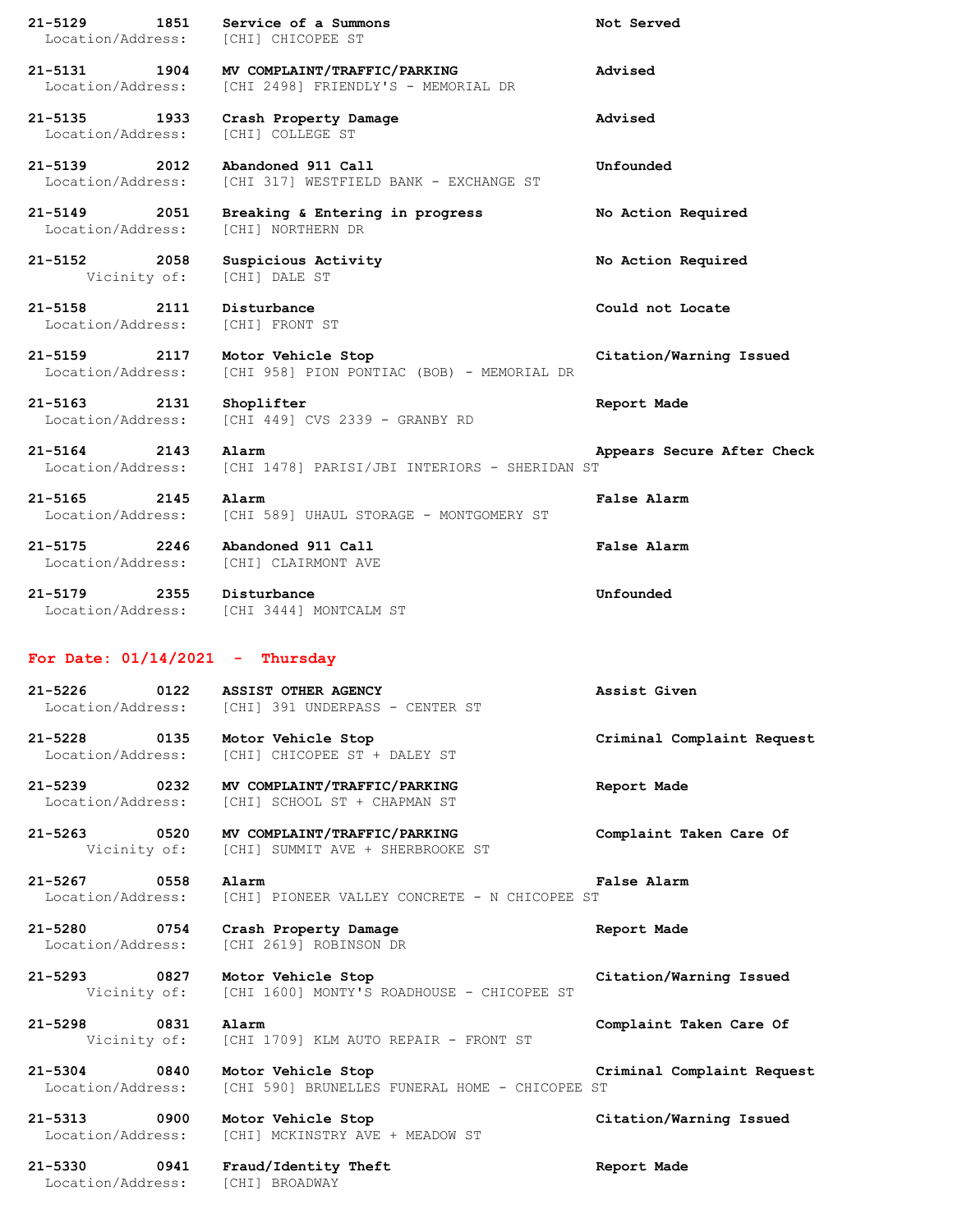| $21 - 5343$<br>1027                             | Disturbance<br>Location/Address: [CHI F1516] TOMMCAT PERFORMANCE - PROSPECT ST           | Advised                    |
|-------------------------------------------------|------------------------------------------------------------------------------------------|----------------------------|
| 21-5341 1029                                    | Motor Vehicle Stop<br>Location/Address: [CHI] JAMES ST + MONTCALM ST                     | Citation/Warning Issued    |
| 21-5346 1036<br>Location/Address:               | Motor Vehicle Stop<br>[CHI] TREMONT ST + WEST ST                                         | Advised                    |
| 21-5349 1038                                    | Motor Vehicle Stop<br>Vicinity of: [CHI 269] JENROSE WINES & LIQUORS - CHICOPEE ST       | Citation/Warning Issued    |
| 21-5354 1047<br>Location/Address:               | Crash Property Damage<br>[CHI F1150] CHICOPEE COMPREHENSIVE HIGH SCHOOL - MONTGOMERY ST  | Report Made                |
| 21-5355 1050<br>Vicinity of:                    | Motor Vehicle Stop<br>[CHI] CHICOPEE ST + WHITMAN ST                                     | Citation/Warning Issued    |
| 21-5360 1056<br>Location/Address:               | Unwanted Party/Undesirable<br>[CHI] DAZZLE STUDIO DANCE - CENTER ST                      | Advised                    |
| 21-5356 1100<br>Location/Address:               | Crash Personal Injury<br>[CHI] ELLERTON ST + FRONT ST                                    | Report Made                |
| 21-5367 1124                                    | Motor Vehicle Stop<br>Location/Address: [CHI] MEADOW ST + CLARENDON AVE                  | Citation/Warning Issued    |
| 21-5373 1137 Motor Vehicle Stop                 | Vicinity of: [CHI 1254] STARBUCKS - MEMORIAL DR                                          | Advised                    |
| 21-5374 1137<br>Location/Address: [CHI] NASH ST | Motor Vehicle Stop                                                                       | Citation/Warning Issued    |
| 21-5378 1150<br>Location/Address:               | Mal Damage/VANDALISM-Past<br>[CHI] DWIGHT ST                                             | Report Made                |
| 21-5380 1156                                    | Motor Vehicle Stop<br>Vicinity of: [CHI] MEADOW ST + THOMAS ST                           | Criminal Complaint Request |
| 21-5381 1203<br>Location/Address:               | Service of a Summons<br>[CHI] EMMET ST                                                   | Could not Locate           |
| Location/Address:                               | 21-5385 1211 Fraud/Identity Theft<br>[CHI 2498] CHICOPEE POLICE HEADQUARTERS - CHURCH ST | Report Made                |
| 21-5388 1215<br>Location/Address:               | Crash Property Damage<br>[CHI F27] STOP & GO - PROSPECT ST                               | Report Made                |
| 21-5390<br>1229<br>Location/Address:            | Disturbance<br>[CHI] EXCHANGE ST                                                         | Assist Given               |
| 21-5391 1234<br>Location/Address:               | Larceny Complaint Past<br>[CHI 1960] VETERAN AUTO SERVICES - MEADOW ST                   | Report Made                |
| 21-5399<br>1302                                 | Disabled Motor Vehicle<br>Vicinity of: [CHI] IRENE ST                                    | Assist Given               |
| $21 - 5406$<br>1327<br>Location/Address:        | Fraud/Identity Theft<br>[CHI 612] KENDALL HOUSE - SPRINGFIELD ST                         | Report Made                |
| 21-5414 1356<br>Location/Address:               | Repossessed Motor Vehicle/Other<br>[CHI] JAMROG DR                                       | No Action Required         |
| $21 - 5423$<br>1430<br>Location/Address:        | Missing Person<br>[CHI] PARK ST                                                          | Report Made                |
| $21 - 5424$<br>1431<br>Location/Address:        | Service of a Summons<br>[CHI] EMMET ST                                                   | Served in Hand             |
| 21-5432 1459<br>Location/Address:               | Unwanted Party/Undesirable<br>[CHI F955] QUALITY INN - MEMORIAL DR                       | Complaint Taken Care Of    |
| 21-5434<br>1515<br>Location/Address:            | Motor Vehicle Stop<br>[CHI] CHICOPEE ST + BROADCAST CTR                                  | Citation/Warning Issued    |
| 21-5436<br>1517<br>Location/Address:            | Crash Property Damage<br>[CHI] SHAW PARK AVE + MEADOW ST                                 | Report Made                |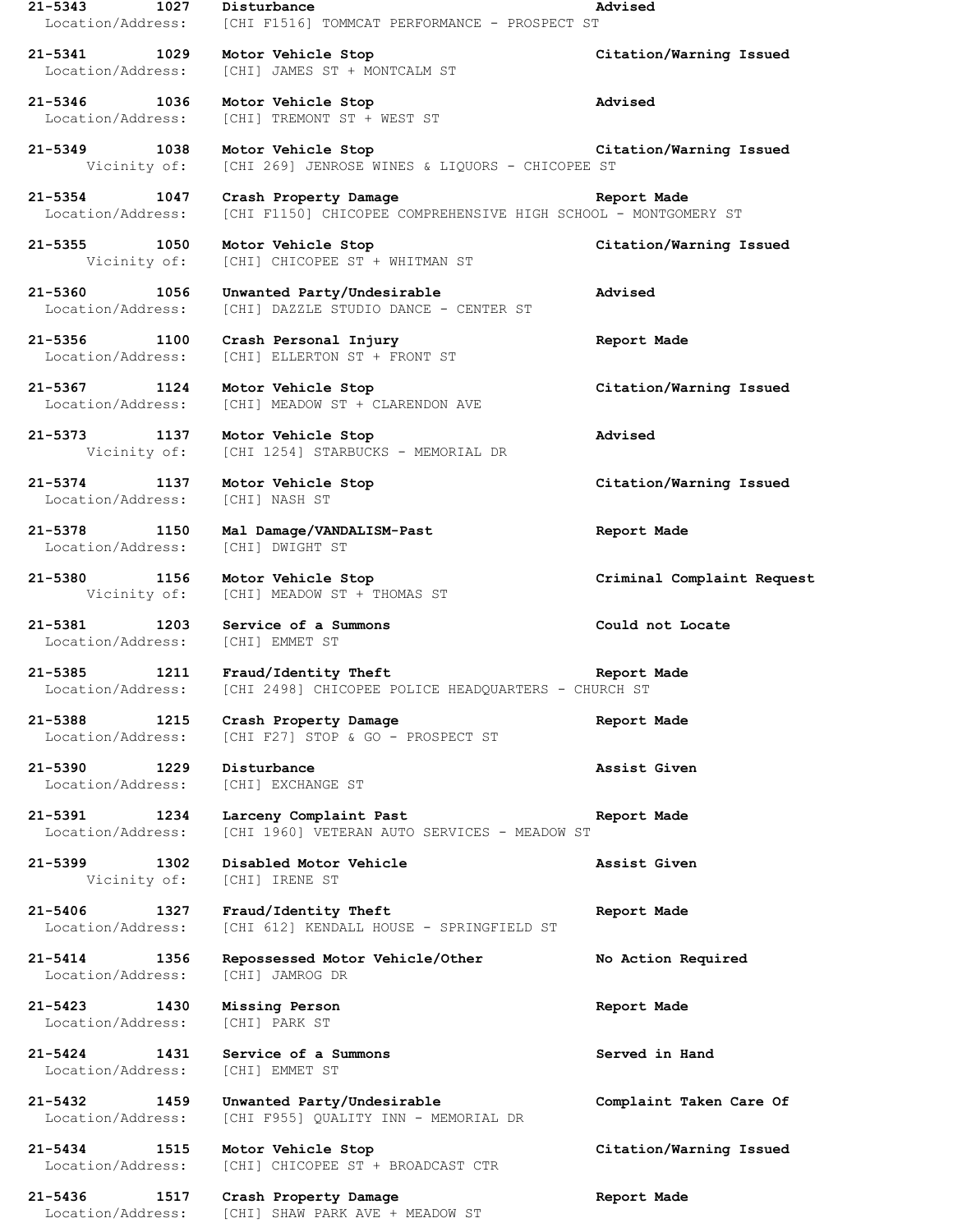**21-5439 1536 Larceny Complaint Past Report Made** Location/Address: [CHI] EAST ST **21-5458 1627 Disturbance Advised** Location/Address: [CHI] STREIBER DR **21-5459 1634 Investigation/Follow Up Report Made** Location/Address: [CHI 153] CENTER ST **21-5461 1634 Fraud/Identity Theft Report Made** Location/Address: [CHI] CHICOPEE ST **21-5465 1644 Motor Vehicle Stop Citation/Warning Issued** Location/Address: [CHI] MEMORIAL DR + NEW LUDLOW RD **21-5467 1655 Motor Vehicle Stop Citation/Warning Issued** Location/Address: [CHI] MEMORIAL DR + NEW LUDLOW RD **21-5470 1706 Motor Vehicle Stop Citation/Warning Issued** Location/Address: [CHI] NEW LUDLOW RD + ANN ST **21-5472 1715 Motor Vehicle Stop Citation/Warning Issued** Location/Address: [CHI 253] KULIG OIL CO - GRANBY RD **21-5473 1718 Motor Vehicle Stop Citation/Warning Issued** Location/Address: [CHI] MEMORIAL DR + NEW LUDLOW RD **21-5474 1719 Larceny Complaint Past Report Made** Location/Address: [CHI] JEAN CIR **21-5476 1733 Motor Vehicle Stop Citation/Warning Issued** Location/Address: [CHI] MEMORIAL DR + NEW LUDLOW RD **21-5477 1734 MV COMPLAINT/TRAFFIC/PARKING Could not Locate** Vicinity of: [CHI] JAMES ST **21-5478 1738 Motor Vehicle Stop Citation/Warning Issued** Vicinity of: [CHI 718] CVS 693 - MEMORIAL DR **21-5479 1747 Disabled Motor Vehicle Assist Given** Location/Address: [CHI 1027] DUNKIN DONUTS - MEMORIAL DR **21-5481 1802 Abandoned 911 Call No Action Required** Location/Address: [CHI] NEW LUDLOW RD **21-5482 1810 Larceny Complaint Past Complaint Taken Care Of** Location/Address: [CHI] MADISON ST **21-5483 1818 Warrant Service No Action Required** Location/Address: [CHI] MEETINGHOUSE RD **21-5484 1836 Fraud/Identity Theft Report Made** Location/Address: [CHI] GRATTAN ST **21-5485 1839 Motor Vehicle Stop Citation/Warning Issued** Location/Address: [CHI F558] BOYS & GIRLS CLUB OF CHICOPEE - MEADOW ST **21-5487 1841 Stolen M/V L/P Report Report Made** Location/Address: [CHI 151] MARIOS EURPEAN AUTO - CENTER ST **21-5490 1844 Suspicious Activity Could not Locate** Vicinity of: [CHI] BRITTON ST **21-5493 1851 Motor Vehicle Stop Citation/Warning Issued** Location/Address: [CHI] CABOT ST + PARK ST **21-5495 1859 Motor Vehicle Stop Citation/Warning Issued** Location/Address: [CHI] MEMORIAL DR + JENNINGS ST **21-5497 1859 Disturbance Could not Locate** Location/Address: [CHI] SOUTHWICK ST **21-5499 1903 Disturbance Could not Locate** Location/Address: [CHI] BROADWAY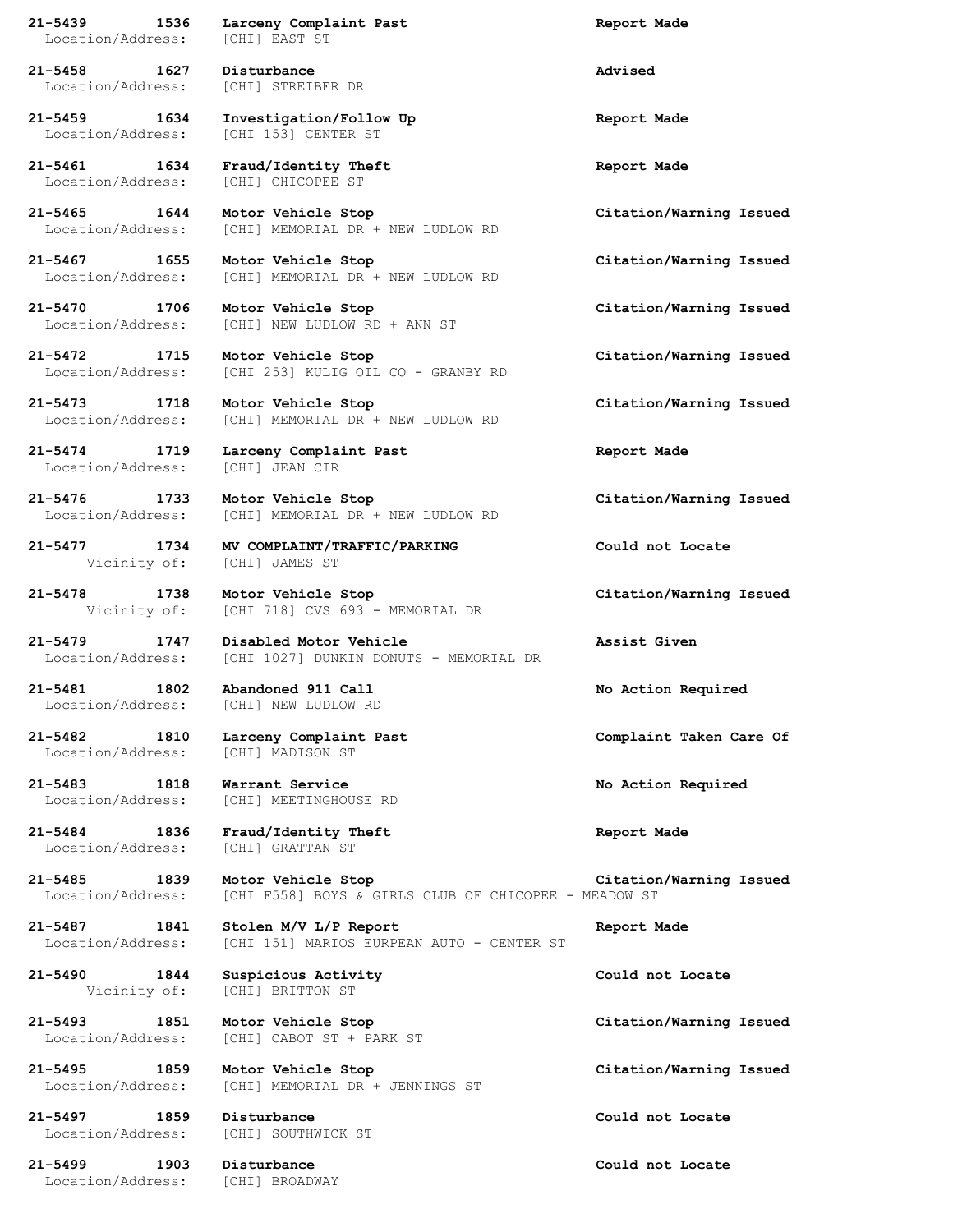**21-5508 1953 Crash Property Damage Could not Locate** Vicinity of: [CHI] BEAUCHAMP TER **21-5511 2000 Motor Vehicle Stop Citation/Warning Issued** Location/Address: [CHI 1585] MIDAS MUFFLER - MEMORIAL DR **21-5514 2019 Neighbor/Landlord Dispute Advised** Location/Address: [CHI] BROADWAY **21-5518 2034 Abandoned 911 Call No Action Required** Location/Address: [CHI] GROVE ST **21-5520 2047 Abandoned 911 Call No Action Required** Location/Address: **21-5522 2059 Motor Vehicle Stop Advised** Location/Address: [CHI] WILSON AVE **21-5523 2109 Motor Vehicle Stop Citation/Warning Issued** Location/Address: [CHI XP2057] BERNAT'S POLISH MEAT PRODUCTS - MEADOW ST **21-5526 2123 Motor Vehicle Stop Criminal Complaint Request** Location/Address: [CHI 1600] MONTY'S ROADHOUSE - CHICOPEE ST **21-5533 2154 Crash Personal Injury Criminal Complaint Request** Vicinity of: [CHI] ELCON DR + MEADOW ST **21-5534 2155 Motor Vehicle Stop Advised** Location/Address: [CHI] CHICOPEE ST + BEVERLY ST **21-5536 2208 Harassment/Threats Advised** Location/Address: [CHI] MEMORIAL DR **21-5538 2230 Mal Damage/Vandalism-In Progress Report Made** Location/Address: [CHI F27] STOP & GO - PROSPECT ST **21-5540 2239 `Motor Vehicle Stop Citation/Warning Issued** Vicinity of: [CHI 426] MEMORIAL DR **21-5541 2243 Motor Vehicle Stop Citation/Warning Issued** Location/Address: [CHI F1059] BERNIES DINING DEPOT - JAMES ST **For Date: 01/15/2021 - Friday 21-5545 0000 Disturbance Complaint Taken Care Of** Location/Address: [CHI 927] CHUCKS AUTO SERVICE - WEST ST **21-5557 0023 Motor Vehicle Stop Criminal Complaint Request**

Location/Address: [CHI] SHAWINIGAN DR

**21-5574 0120 Disturbance Complaint Taken Care Of** Location/Address: [CHI] DWIGHT ST

**21-5593 0302 Breaking & Entering in progress Report Made** Location/Address: [CHI F351] QUICK PICK CONVENIENCE - CHICOPEE ST

**21-5601 0335 Breaking & Entering in progress Arrest Made** Location/Address: [CHI XF1637] E Z CONVENIENCE & VAPE SHOP - MEADOW ST

**21-5608 0422 Transport Service Transport Complete** Location/Address: [LUD 1] HAMPDEN COUNTY JAIL - RANDALL RD

**21-5619 0529 Alarm False Alarm** Location/Address: [CHI F1393] CHICK FIL A - MEMORIAL DR

**21-5627 0604 Disturbance Could not Locate** Location/Address: [CHI] RIVERS AVE

**21-5629 0627 Traffic Assignment No Action Required** Location/Address: [CHI] BROADWAY

**21-5631 0635 Motor Vehicle Stop Citation/Warning Issued** Location/Address: [CHI F1585] BROADWAY AUTO SHOP INC - BROADWAY

**21-5632 0643 Abandoned 911 Call No Action Required** Location/Address: [CHI 643] REGISTRY OF MOTOR VEHICLES - CHICOPEE ST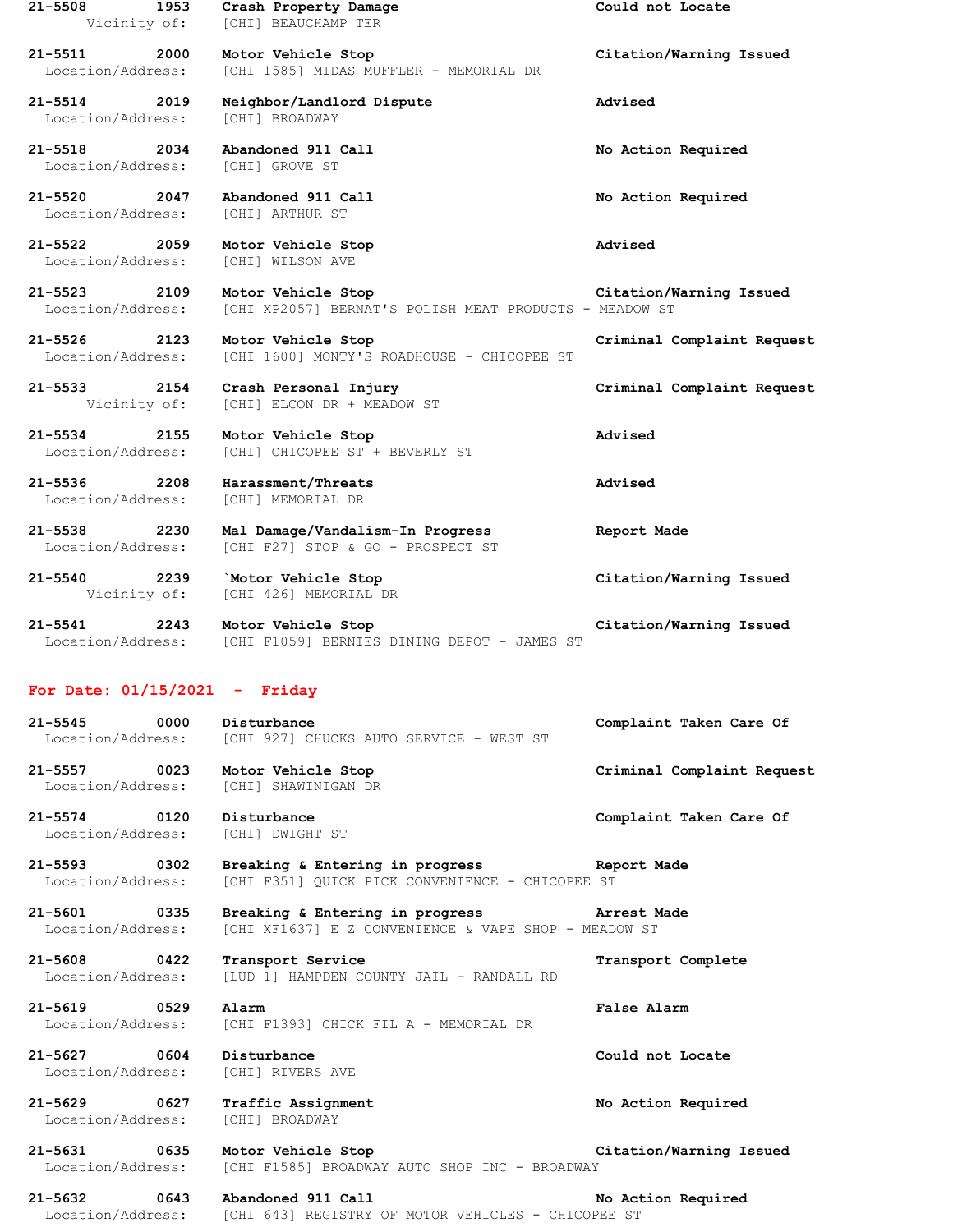| $21 - 5633$<br>0648<br>Location/Address: | Abandoned 911 Call<br>[CHI] STONINA DR                                                          | Could not Locate           |
|------------------------------------------|-------------------------------------------------------------------------------------------------|----------------------------|
| 21-5636 0657                             | Crash Personal Injury<br>Vicinity of: [CHI] BOYS AND GIRLS CLUB - MEADOW ST + MCKINSTRY AVE     | Report Made                |
| 21-5641 0702<br>Location/Address:        | Missing Person<br>[CHI] EASTERN DR                                                              | No Action Required         |
| 21-5651 0814<br>Location/Address:        | Abandoned/Found Property The Report Made<br>[CHI 2498] CHICOPEE POLICE HEADQUARTERS - CHURCH ST |                            |
| 21-5664 0815<br>Location/Address:        | Traffic Assignment<br>[CHI F61] ST JOAN/ ST GEORGE SCHOOL - GRATTAN ST                          | Appears Secure After Check |
| 21-5657 0820<br>Location/Address:        | Abandoned 911 Call<br>[CHI] CAMPBELL PL                                                         | Advised                    |
| 21-5675 0846<br>Location/Address:        | Motor Vehicle Stop<br>[CHI] SHERIDAN ST + HOLIDAY CIR                                           | Citation/Warning Issued    |
| 21-5679 0854<br>Location/Address:        | Motor Vehicle Stop<br>[CHI] GRATTAN ST                                                          | Citation/Warning Issued    |
| 21-5680 0900<br>Location/Address:        | Motor Vehicle Stop<br>[CHI] CHICOPEE ST + BROADCAST CTR                                         | Citation/Warning Issued    |
| 21-5684 0907<br>Location/Address:        | Motor Vehicle Stop<br>[CHI] BURNETT RD                                                          | Citation/Warning Issued    |
| 21-5686 0916<br>Location/Address:        | Transport Service<br>[CHI F825] MASS TRIAL COURT [CHICOPEE] - CHURCH ST                         | Transport Complete         |
| 21-5691 0943<br>Location/Address:        | Motor Vehicle Stop<br>[CHI] BURNETT RD                                                          | Citation/Warning Issued    |
| 21-5694 0945<br>Location/Address:        | Motor Vehicle Stop<br>[CHI 958] PION PONTIAC (BOB) - MEMORIAL DR                                | Citation/Warning Issued    |
| 21-5698 0956<br>Location/Address:        | Crash Property Damage<br>[CHI] GRATTAN ST                                                       | Could not Locate           |
| 21-5701 1006<br>Location/Address:        | Motor Vehicle Stop<br>[CHI 1027] DUNKIN DONUTS - MEMORIAL DR                                    | Citation/Warning Issued    |
| 1011<br>21-5703<br>Location/Address:     | Motor Vehicle Stop<br>[CHI] WESTOVER RD                                                         | Advised                    |
| $21 - 5708$<br>1021<br>Location/Address: | Shoplifter<br>[CHI 938] HOME DEPOT - MEMORIAL DR                                                | Advised                    |
| $21 - 5709$<br>1022<br>Location/Address: | Animal Complaint<br>[CHI] VOSS AVE                                                              | Complaint Taken Care Of    |
| $21 - 5712$<br>1040<br>Location/Address: | Motor Vehicle Stop<br>[CHI] JAMES ST                                                            | Citation/Warning Issued    |
| 21-5720<br>1050<br>Location/Address:     | Abandoned 911 Call<br>[CHI 8] BLANAN DR                                                         | No Action Required         |
| 21-5719<br>1057<br>Location/Address:     | Motor Vehicle Stop<br>[CHI] JAMES ST                                                            | Citation/Warning Issued    |
| $21 - 5724$<br>1113<br>Location/Address: | Motor Vehicle Stop<br>[CHI] JAMES ST                                                            | Citation/Warning Issued    |
| 21-5727<br>1113<br>Location:             | <b>ASSIST OTHER AGENCY</b><br>[CHI] 391 EXIT 4B                                                 | Could not Locate           |
| $21 - 5735$<br>1134<br>Location/Address: | Alarm<br>[CHI F360] BOLDUC LN                                                                   | False Alarm                |
| 1202<br>21-5739                          | Motor Vehicle Stop                                                                              | Citation/Warning Issued    |
| Location/Address:                        | [CHI] WESTOVER RD                                                                               |                            |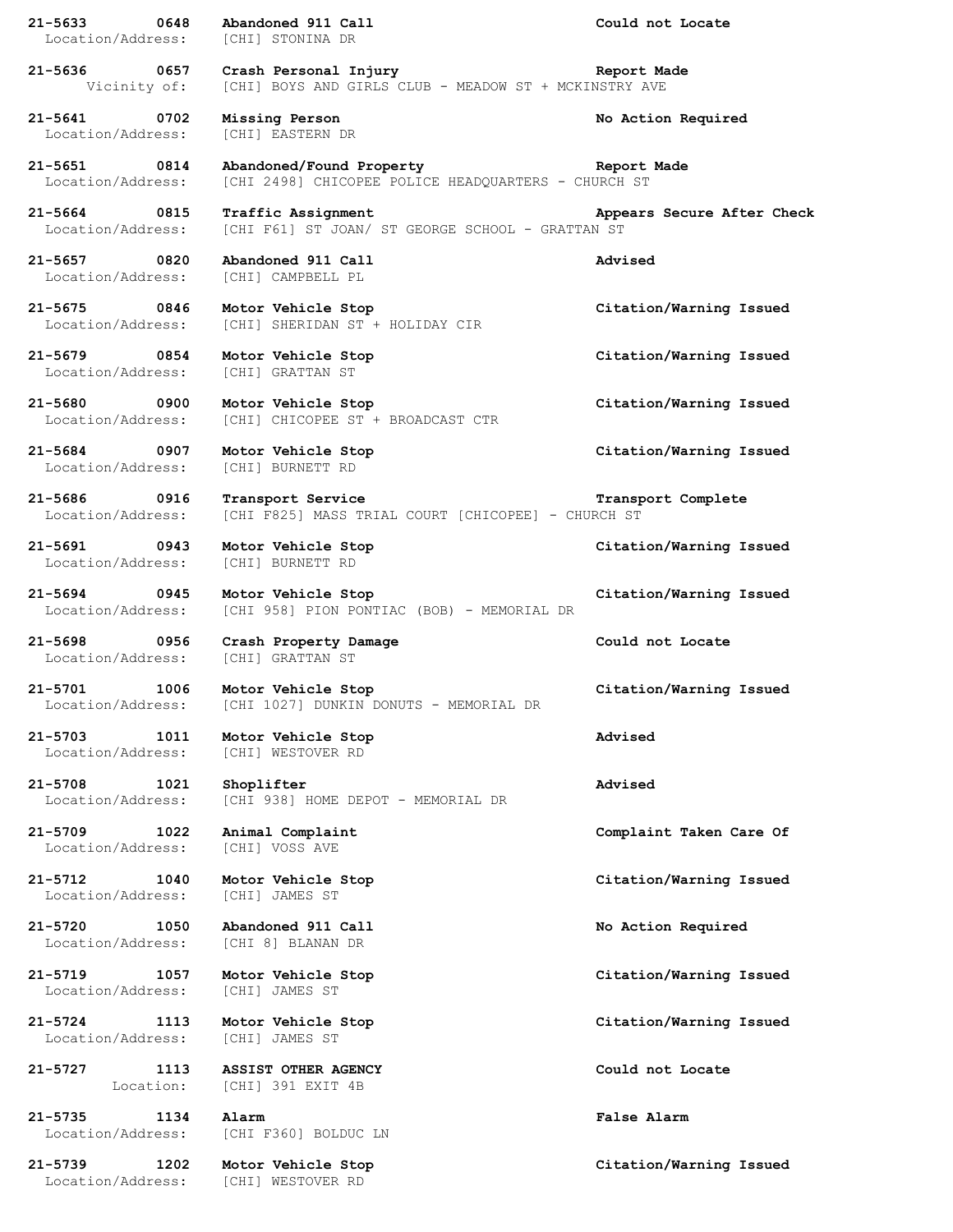Location/Address: [CHI] SHERIDAN ST

Location/Address: [CHI] SHERIDAN ST

Location/Address: [CHI] BROADWAY

Location/Address: [CHI] SEARLES ST

Location/Address: [CHI] BLANCHARD ST

**21-5770 1343 Shoplifter Report Made** Location/Address: [CHI 938] HOME DEPOT - MEMORIAL DR

**21-5771 1345 Motor Vehicle Stop Citation/Warning Issued** Location/Address: [CHI F583] TIGER AC - MONTGOMERY ST

Location/Address: [CHI XF1650] DALE ST

**21-5779 1410 Fraud/Identity Theft Report Made** Location/Address: [CHI] RIMMON AVE

Location/Address: [CHI] SHERIDAN ST

**21-5792 1458 Assault & Battery Complaint Report Made** Location/Address: [CHI] GELINAS DR

**21-5791 1459 Motor Vehicle Stop Citation/Warning Issued**

**21-5794 1501 Suspicious Activity Unfounded** Vicinity of: [CHI] CHARLES ST

**21-5802 1534 Abandoned 911 Call No Action Required** Location/Address: [CHI] PELOQUIN DR

**21-5804 1553 MV COMPLAINT/TRAFFIC/PARKING Unfounded** Vicinity of: [CHI] MANDALAY RD

**21-5808 1558 Public Service Assist Given** Location/Address: [CHI] SOUTHWICK ST

Location/Address: [CHI 938] HOME DEPOT - MEMORIAL DR

**21-5740 1202 Larceny Complaint Past Report Made** Location/Address: [CHI F1186] MONTCALM HEIGHTS - MONTCALM ST

**21-5751 1235 Neighbor/Landlord Dispute Report Made**

**21-5752 1239 Alarm False Alarm** [CHI] NEW BEGINNING CHURCH - QUARRY AVE

Location/Address: [CHI] FAIRVIEW AVE

**21-5759 1308 Crash Property Damage Report Made** Location/Address: [CHI 2112] THEORY WELLNESS - FULLER RD

**21-5766 1331 Unwanted Party/Undesirable Advised**

**21-5767 1333 MV COMPLAINT/TRAFFIC/PARKING No Action Required** Location/Address: [CHI] THOMAS ST

Location/Address: [CHI] EAST MAIN ST

**21-5769 1336 MV COMPLAINT/TRAFFIC/PARKING Could not Locate**

**21-5778 1407 Breaking & Entering Past Report Made**

Location/Address: [CHI] MEETINGHOUSE RD

Location/Address: [CHI] CHICOPEE ST + BROADCAST CTR

**21-5816 1617 Shoplifter Report Made**

**21-5818 1622 Motor Vehicle Stop Criminal Complaint Request** Location/Address: [CHI 1658] THE APARTMENTS AT AMES PRIVILEGE - SPRINGFIELD ST

**21-5836 1717 Crash Property Damage Criminal Complaint Request** Location/Address: [CHI] IN THE AREA OF THE PIKE ENTRANCE - MONTGOMERY ST

**21-5747 1218 Motor Vehicle Stop Citation/Warning Issued**

**21-5750 1231 Motor Vehicle Stop Citation/Warning Issued**

**21-5757 1308 Motor Vehicle Stop Citation/Warning Issued**

**21-5768 1335 Motor Vehicle Stop Citation/Warning Issued**

**21-5781 1416 Missing Person Complaint Taken Care Of**

**21-5782 1422 Motor Vehicle Stop Citation/Warning Issued**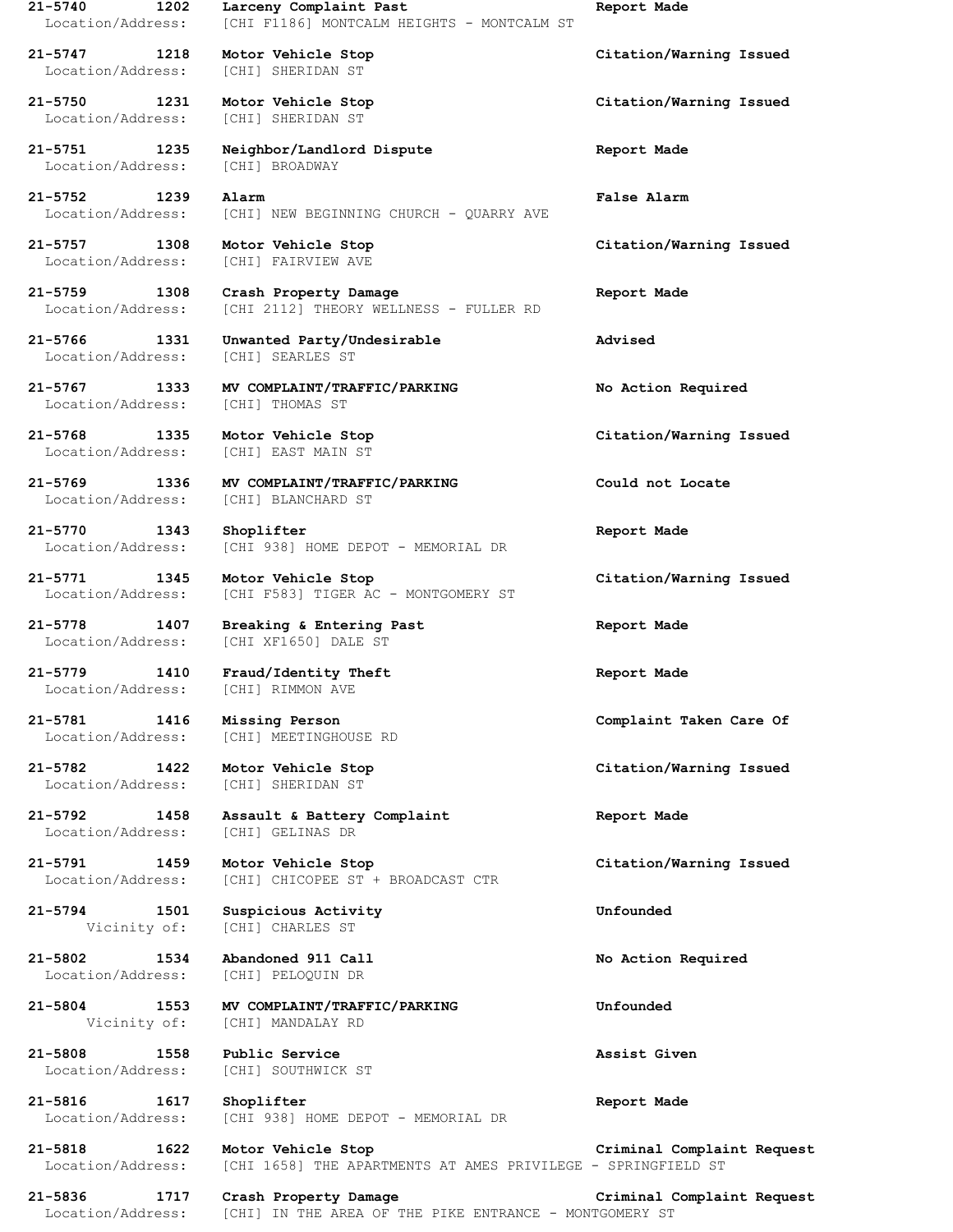**21-5840 1735 Motor Vehicle Stop Citation/Warning Issued** Location/Address: [CHI] BRIDGE ST **21-5845 1750 Suspicious Activity Complaint Taken Care Of** Vicinity of: [CHI] LINCOLN ST **21-5847 1809 Service of a Summons Served in Hand** Location/Address: [CHI] EDBERT ST **21-5852 1816 Neighbor/Landlord Dispute Advised** Location/Address: [CHI] CHICOPEE ST **21-5859 1905 Motor Vehicle Stop Citation/Warning Issued** Location/Address: [CHI] FULLER RD **21-5867 1927 Abandoned 911 Call Advised** Location/Address: [CHI] HENRY HARRIS ST **21-5866 1928 Motor Vehicle Stop Citation/Warning Issued** Location/Address: [CHI 334] CHICOPEE MOOSE FAMILY CENTER - FULLER RD **21-5880 2018 Motor Vehicle Stop Citation/Warning Issued** Location/Address: [CHI 335] PAUL BUNYANS FARM & NURSERY - FULLER RD **21-5881 2018 Abandoned 911 Call Assist Given** Location/Address: [CHI] NARRAGANSETT BLVD **21-5887 2052 Motor Vehicle Stop Citation/Warning Issued** Location/Address: [CHI 335] PAUL BUNYANS FARM & NURSERY - FULLER RD **21-5891 2055 Traffic Assignment No Action Required** Location/Address: [CHI] GRATTAN ST **21-5906 2130 Disturbance Unfounded** Location/Address: [CHI 2452] KURTZ ST **21-5905 2132 Motor Vehicle Stop Advised** Location/Address: [CHI] MEMORIAL DR + FULLER RD **21-5912 2149 Disturbance Advised** Location/Address: [CHI 73] PRIDE CONVENIENCE - BURNETT RD **21-5914 2157 Alarm Appears Secure After Check** Location/Address: [CHI 1604] BELCHER SCHOOL K-2 - MONTGOMERY ST **21-5918 2204 ASSIST OTHER AGENCY Arrest Made** Location/Address: [CHI] EMPIRE ST **21-5925 2244 Animal Complaint Report Made** Location/Address: [CHI] NONOTUCK AVE **21-5928 2301 Suspicious Activity Complaint Taken Care Of** Location/Address: [CHI] NARRAGANSETT BLVD **21-5935 2317 Disabled Motor Vehicle Unfounded** Location/Address: [CHI] FRONT ST **For Date: 01/16/2021 - Saturday 21-5960 0038 Disturbance Advised** Location/Address: [CHI 2054] ALDEN EDGE APARTMENTS - MCKINSTRY AVE **21-5976 0121 Crash Property Damage Report Made** Vicinity of: [CHI 615] J.S.D MECHANIAL, INC - SHERIDAN ST **21-5978 0122 Public Service Transport Complete** Location/Address: [CHI 3250] BROADWAY **21-5980 0132 Disturbance Complaint Taken Care Of** Location/Address: [CHI 276] SUNOCO A PLUS MINI MART - CHICOPEE ST

**21-5988 0214 MV COMPLAINT/TRAFFIC/PARKING Citation/Warning Issued** Location/Address: [CHI] ABBEY ST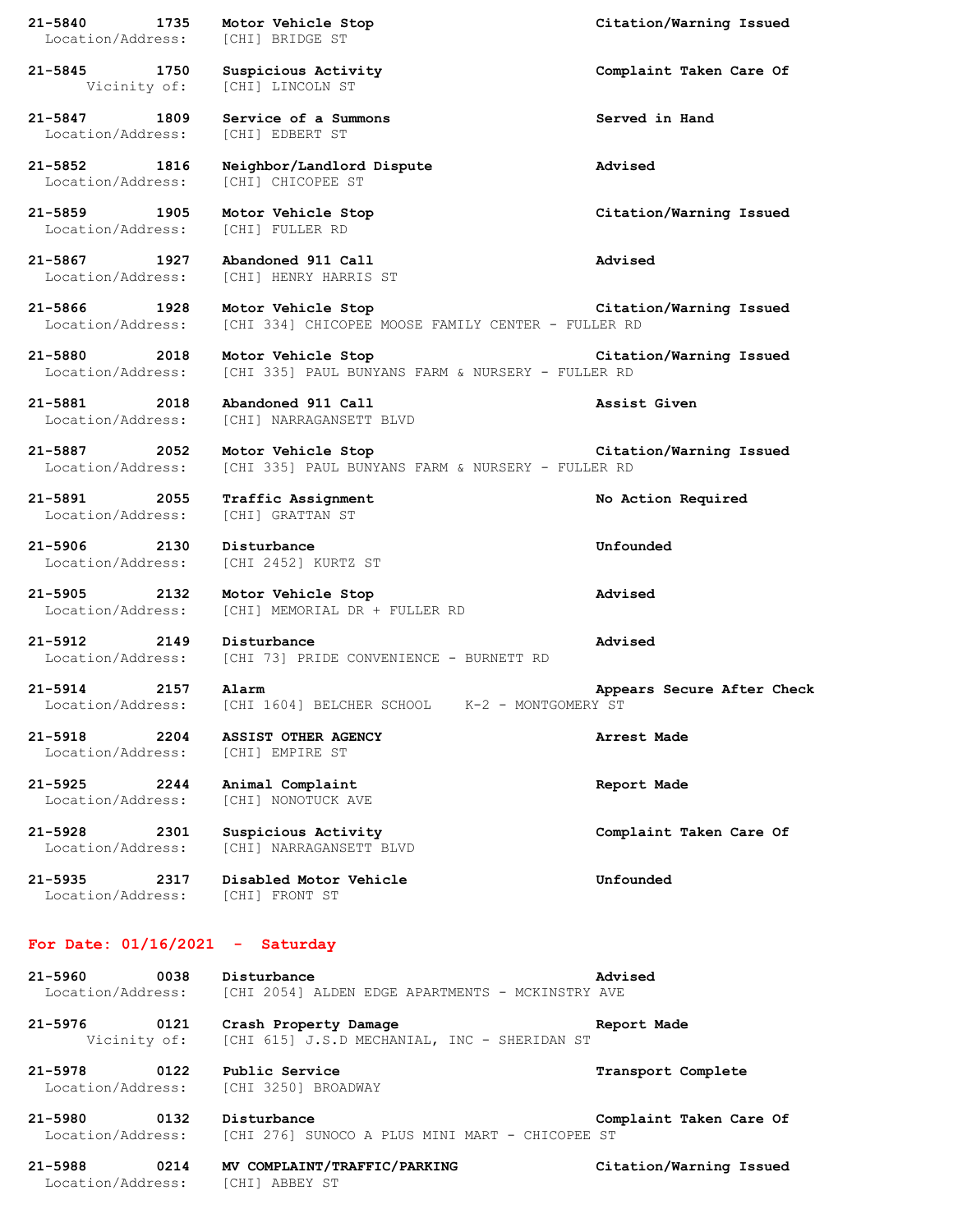**21-5993 0230 Transport Service Transport Complete** Location/Address: [LUD 1] HAMPDEN COUNTY JAIL - RANDALL RD **21-5998 0245 Alarm Appears Secure After Check** Location/Address: [CHI 744] POLISH NATIONAL CREDIT UNION - MAIN ST **21-6011 0314 MV COMPLAINT/TRAFFIC/PARKING Citation/Warning Issued** Location/Address: [CHI] WALNUT ST + HASTINGS ST **21-6046 0531 Abandoned 911 Call Unfounded** Location/Address: [CHI] CENTRAL AVE **21-6047 0544 Suspicious Activity Unfounded** Vicinity of: [CHI 529] ARNOLDS MEATS - GRATTAN ST **21-6052 0617 Public Service Report Made** Vicinity of: [SPR F1] BAYSTATE MEDICAL CENTER - CHESTNUT ST **21-6086 0849 Alarm Appears Secure After Check** Location/Address: [CHI F583] TIGER AC - MONTGOMERY ST **21-6089 0901 Motor Vehicle Stop Citation/Warning Issued** Location/Address: [CHI] GRANBY RD **21-6099 0921 Motor Vehicle Stop Citation/Warning Issued** Location/Address: [CHI] GRANBY RD **21-6106 1001 Motor Vehicle Stop Citation/Warning Issued** Location/Address: [CHI] BURNETT RD **21-6108 1013 Motor Vehicle Stop Advised** Location/Address: [CHI] BURNETT RD **21-6111 1019 Motor Vehicle Stop Citation/Warning Issued** Location/Address: [CHI] BURNETT RD **21-6116 1032 Motor Vehicle Stop Citation/Warning Issued** Location/Address: [CHI F1281] FIRE STA # 4 - BURNETT RD **21-6120 1043 Motor Vehicle Stop Citation/Warning Issued** Location/Address: [CHI] BURNETT RD **21-6127 1051 Motor Vehicle Stop Citation/Warning Issued** Location/Address: [CHI] BURNETT RD **21-6131 1110 Larceny Complaint Past Report Made** Location/Address: [CHI] SUNRISE LN **21-6132 1115 MV COMPLAINT/TRAFFIC/PARKING No Action Required** Location/Address: [CHI] THOMAS ST **21-6136 1141 Traffic Assignment Complaint Taken Care Of** Location/Address: [CHI] ARCADE ST + OLSEN ST **21-6144 1207 Disturbance Unfounded** Location/Address: [CHI F1252] BASEMENT APT RIGHT - BELCHER ST **21-6148 1234 Motor Vehicle Stop Citation/Warning Issued** Location/Address: [CHI F53] TRINITY HEALTH OF NEW ENGLAND - MONTGOMERY ST **21-6149 1234 Crash Property Damage Report Made** Location/Address: [CHI 1037] CHICOPEE MEMORIAL STATE PARK - BURNETT RD **21-6153 1246 Motor Vehicle Stop Citation/Warning Issued** Location/Address: [CHI] MONTGOMERY ST **21-6154 1259 Motor Vehicle Stop Advised** Location/Address: [CHI] LAGADIA ST **21-6156 1304 Motor Vehicle Stop Citation/Warning Issued** Location/Address: [CHI 1600] MONTY'S ROADHOUSE - CHICOPEE ST **21-6158 1309 Motor Vehicle Stop Citation/Warning Issued** Location/Address: [CHI] GRATTAN ST **21-6159 1328 Disturbance Advised** Location/Address: [CHI F162] CENTER ST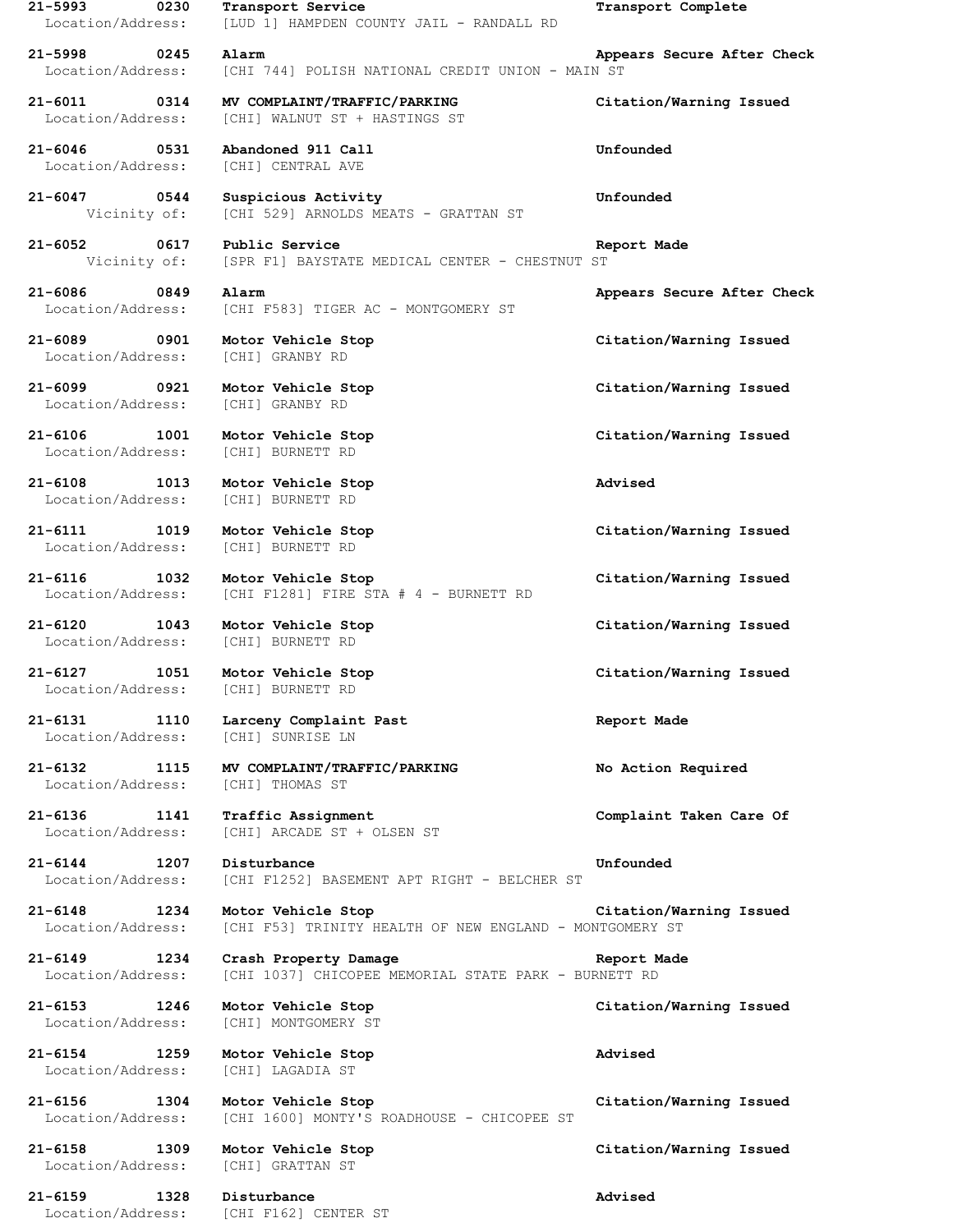| 21-6162 1351                             | Motor Vehicle Stop<br>Location/Address: [CHI] FULLER RD               | Citation/Warning Issued    |
|------------------------------------------|-----------------------------------------------------------------------|----------------------------|
| 21-6165 1400<br>Location/Address:        | Alarm<br>[CHI] TOLPA CIR                                              | Appears Secure After Check |
| 21-6170 1424<br>Location/Address:        | Motor Vehicle Stop<br>[CHI F583] TIGER AC - MONTGOMERY ST             | Citation/Warning Issued    |
| 21-6176 1448<br>Location/Address:        | Animal Complaint<br>[CHI 2498] CHURCH ST                              | Complaint Taken Care Of    |
| 21-6178 1455<br>Location/Address:        | MV COMPLAINT/TRAFFIC/PARKING<br>[CHI] PERRY ST                        | No Action Required         |
| 21-6177 1456<br>Location/Address:        | Motor Vehicle Stop<br>[CHI 188] PRIDE SERVICE STATION - CHICOPEE ST   | Citation/Warning Issued    |
| 21-6179 1501<br>Vicinity of:             | Disabled Motor Vehicle<br>[CHI 574] PRIDE - MONTGOMERY ST             | Assist Given               |
| 21-6187<br>1533<br>Vicinity of:          | Abandoned 911 Call<br>[CHI F1057] DOLLAR TREE - MEMORIAL DR           | Advised                    |
| 21-6191 1558<br>Location/Address:        | Disturbance<br>[CHI] VALLEY VIEW CT                                   | Unfounded                  |
| 21-6205 1638<br>Location/Address:        | Larceny Complaint Past<br>[CHI] JEAN CIR                              | Report Made                |
| 21-6212 1657<br>Location/Address:        | Public Service<br>[CHI] BLANCHARD ST                                  | Complaint Taken Care Of    |
| 21-6216 1701<br>Location/Address:        | Neighbor/Landlord Dispute<br>[CHI] VALLEY VIEW CT                     | Advised                    |
| 21-6223 1716<br>Location/Address:        | MV COMPLAINT/TRAFFIC/PARKING<br>[CHI] BEELER AVE                      | Unfounded                  |
| 21-6221 1720<br>Location/Address:        | Traffic Assignment<br>[CHI] MANDALAY RD                               | Could not Locate           |
| $21 - 6224$<br>1723<br>Location/Address: | Warrant Service<br>[CHI F1249] ASINOF AVE                             | Arrest Made                |
| $21 - 6228$<br>1725<br>Location/Address: | Public Service<br>[CHI] MEMORIAL DR                                   | Advised                    |
| 21-6240<br>1840<br>Location/Address:     | Transport Service<br>[LUD 1] HAMPDEN COUNTY JAIL - RANDALL RD         | Transport Complete         |
| $21 - 6249$<br>1929<br>Location/Address: | Abandoned 911 Call<br>[CHI] FULLER RD                                 | No Action Required         |
| 21-6252 1954<br>Location/Address:        | Shoplifter<br>[CHI F1342] CVS PHARMACY - CENTER ST                    | Report Made                |
| $21 - 6267$<br>2029<br>Location/Address: | Harassment/Threats<br>[CHI 1394] WALGREENS DRUGS STORE - GRANBY RD    | Report Made                |
| $21 - 6277$<br>2120<br>Location/Address: | Mal Damage/VANDALISM-Past<br>[CHI 3148] ELCON DR                      | Report Made                |
| 21-6278<br>2120<br>Location/Address:     | Disturbance<br>[CHI 2917] DWIGHT ST                                   | Complaint Taken Care Of    |
| 21-6284<br>2219<br>Location/Address:     | Disturbance<br>[CHI 2637] COCHRAN ST                                  | Advised                    |
| 21-6285<br>2233<br>Location/Address:     | Transport Service<br>[LUD 1] HAMPDEN COUNTY JAIL - RANDALL RD         | Transport Complete         |
| $21 - 6293$<br>2252<br>Vicinity of:      | Abandoned 911 Call<br>[CHI F811] NINETY NINE RESTAURANT - MEMORIAL DR | Unfounded                  |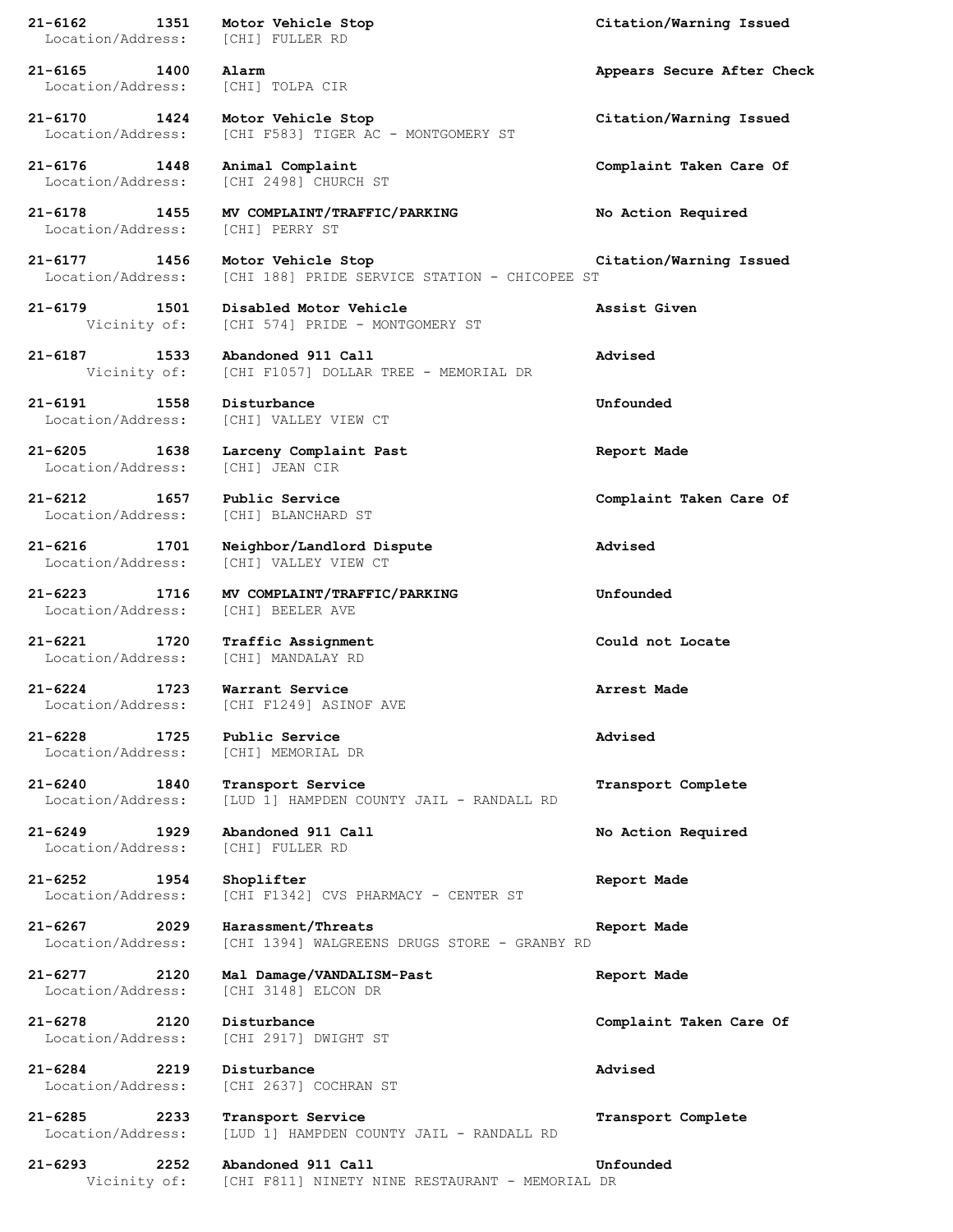| $21 - 6294$<br>2310<br>Location/Address: | Alarm<br>[CHI F163] RUMBLE SEAT LOUNGE - SPRINGFIELD ST                                    | Appears Secure After Check |
|------------------------------------------|--------------------------------------------------------------------------------------------|----------------------------|
| $21 - 6298$<br>2324<br>Location/Address: | ASSIST OTHER AGENCY<br>[CHI] WOODBRIDGE RD                                                 | Assist Given               |
| $21 - 6299$ 2326<br>Vicinity of:         | Disturbance<br>[CHI F239] MAGGIO'S PIZZA - CHICOPEE ST                                     | Could not Locate           |
| $21 - 6303$<br>2343                      | Alarm<br>Location/Address: [CHI 1889] MED EXPRESS - MEMORIAL DR                            | Appears Secure After Check |
| For Date: $01/17/2021$ - Sunday          |                                                                                            |                            |
| $21 - 6305$<br>0006<br>Location/Address: | Disturbance<br>[CHI 2054] - MCKINSTRY AVE                                                  | Advised                    |
| $21 - 6333$<br>0050<br>Location/Address: | Transport Service<br>[LUD 1] HAMPDEN COUNTY JAIL - RANDALL RD                              | Transport Complete         |
| $21 - 6346$ 0125<br>Location/Address:    | MV COMPLAINT/TRAFFIC/PARKING<br>[CHI] OLIVINE ST                                           | Citation/Warning Issued    |
| $21 - 6356$<br>0140<br>Location/Address: | Suspicious Activity<br>[CHI] BEAUREGARD TER                                                | Unfounded                  |
| 21-6361 0146<br>Location/Address:        | Abandoned 911 Call<br>[CHI 197404925] COLUMBA ST                                           | No Action Required         |
| $21 - 6366$<br>0158<br>Vicinity of:      | Suspicious Activity<br>[CHI 857] SZOT PARK - SGT TRACY DR                                  | Advised                    |
| $21 - 6379$<br>0229<br>Location/Address: | Abandoned 911 Call<br>[CHI] BEAUREGARD TER                                                 | No Action Required         |
| $21 - 6407$<br>0334<br>Location/Address: | Disturbance<br>[CHI] SOUTHERN DR                                                           | Complaint Taken Care Of    |
| $21 - 6408$<br>Vicinity of:              | Suspicious Activity<br>[CHI 253] E&G AUTO - GRANBY RD                                      | Advised                    |
| $21 - 6414$<br>0436<br>Vicinity of:      | Motor Vehicle Stop<br>[CHI F641] WENDYS OLD FASHIONED HAMBURGERS AREA OFFICE - MEMORIAL DR | Criminal Complaint Request |
| $21 - 6416$<br>0444<br>Location/Address: | Shoplifter<br>[CHI 718] CVS 693 - MEMORIAL DR                                              | Report Made                |
| $21 - 6424$ 0549<br>Location/Address:    | Transport Service<br>[LUD 1] HAMPDEN COUNTY JAIL - RANDALL RD                              | Transport Complete         |
| $21 - 6439$<br>0718<br>Vicinity of:      | Suspicious Activity<br>[CHI] CARMEN ST                                                     | Complaint Taken Care Of    |
| $21 - 6458$<br>0830<br>Location/Address: | Motor Vehicle Stop<br>[CHI F1345] ALL STAR RENTAL - MEMORIAL DR                            | Citation/Warning Issued    |
| 21-6471<br>0843<br>Vicinity of:          | MV COMPLAINT/TRAFFIC/PARKING<br>[CHI] ST ANTHONY ST                                        | No Action Required         |
| $21 - 6479$<br>0902<br>Location/Address: | Motor Vehicle Stop<br>[CHI] MONTGOMERY ST                                                  | Citation/Warning Issued    |
| $21 - 6480$<br>0906<br>Location/Address: | MV COMPLAINT/TRAFFIC/PARKING<br>[CHI] THOMAS ST                                            | No Action Required         |
| $21 - 6486$<br>0920<br>Location/Address: | Motor Vehicle Stop<br>[CHI 2117] GRANBY RD                                                 | Citation/Warning Issued    |
| 21-6492 0931<br>Location/Address:        | Motor Vehicle Stop<br>[CHI] GRANBY RD                                                      | Citation/Warning Issued    |
| $21 - 6499$<br>0954<br>Location/Address: | Mal Damage/VANDALISM-Past<br>[CHI] BEVERLY ST                                              | Report Made                |
| 21-6502 1009<br>Location/Address:        | Motor Vehicle Stop<br>[CHI] ST JAMES AVE                                                   | Citation/Warning Issued    |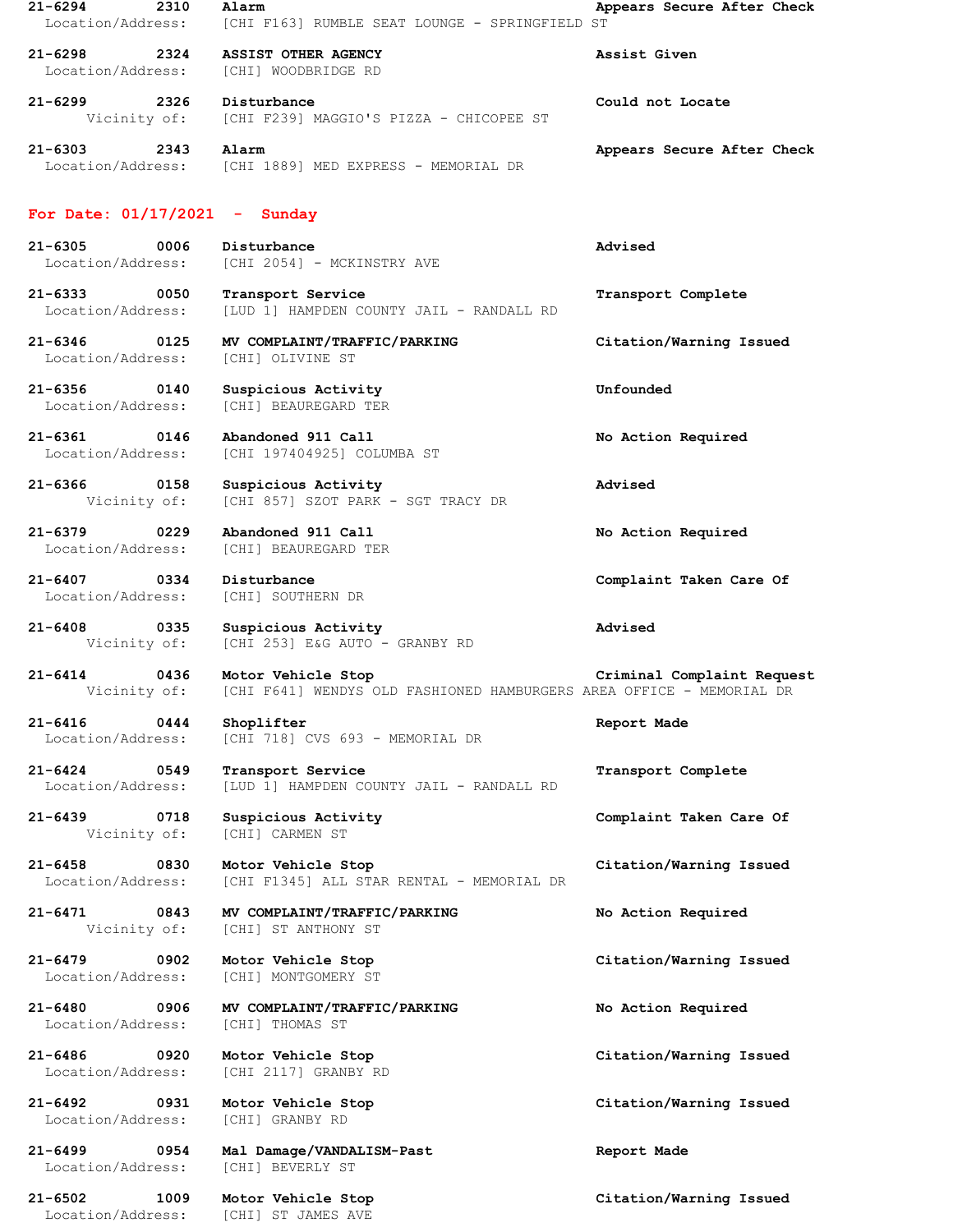| 1054<br>21-6517<br>Location/Address:                      | Abandoned 911 Call<br>[CHI] JAMES ST                                     | No Action Required         |
|-----------------------------------------------------------|--------------------------------------------------------------------------|----------------------------|
| 21-6518 1054<br>Location/Address:                         | Crash Property Damage<br>[CHI] PARK ST                                   | Report Made                |
| 21-6522 1113<br>Location/Address:                         | Alarm<br>[CHI 1952] EXPERIENCE WELLNESS CENTER - DALLAIRE AVE            | False Alarm                |
| 21-6524 1133<br>Location/Address:                         | Motor Vehicle Stop<br>[CHI] PROSPECT ST                                  | Citation/Warning Issued    |
| $21 - 6527$<br>1136<br>Location/Address:                  | Disturbance<br>[CHI 1287] CHANNEL 22 NEWS CENTER - BROADCAST CTR         | Could not Locate           |
| 21-6528 1151<br>Location/Address:                         | Motor Vehicle Stop<br>[CHI] PROSPECT ST                                  | Citation/Warning Issued    |
| 21-6531 1158<br>Location/Address:                         | Abandoned 911 Call<br>[CHI 1064] COOLIDGE RD                             | Appears Secure After Check |
| 21-6533<br>1202<br>Location/Address:                      | Mal Damage/VANDALISM-Past<br>[CHI 1191] WALMART - MEMORIAL DR            | Advised                    |
| 21-6536 1213<br>Location/Address:                         | Motor Vehicle Stop<br>[CHI] MEMORIAL DR                                  | Citation/Warning Issued    |
| $21 - 6543$<br>1242<br>Location/Address:                  | Motor Vehicle Stop<br>[CHI 730] TOWN FAIR TIRE CENTERS INC - MEMORIAL DR | Citation/Warning Issued    |
| $21 - 6546$<br>1252<br>Location/Address:                  | Animal Complaint<br>[CHI 879] FAIRVIEW PEDIATRICS - MEMORIAL DR          | Could not Locate           |
| $21 - 6548$<br>1311<br>Location/Address:                  | Motor Vehicle Stop<br>[CHI 75] DUNKIN DONUTS - BURNETT RD                | Citation/Warning Issued    |
| $21 - 6551$<br>1317<br>Vicinity of:                       | Unwanted Party/Undesirable<br>[CHI F1227] RED FEZ LOUNGE - EXCHANGE ST   | Could not Locate           |
| 21-6550 1322<br>Location/Address:                         | Motor Vehicle Stop<br>[CHI] BURNETT RD                                   | Citation/Warning Issued    |
| $21 - 6555$<br>1333<br>Location/Address: [CHI] BURNETT RD | Motor Vehicle Stop                                                       | Citation/Warning Issued    |
| $21 - 6560$<br>1344                                       | Public Service<br>Location/Address: [CHI F1343] - CHICOPEE ST            | No Action Required         |
| 21-6574 1424<br>Location/Address:                         | Disturbance<br>[CHI 931] TD BANK NA - MEADOW ST                          | Report Made                |
| 21-6582 1529<br>Vicinity of:                              | Disturbance<br>[CHI] MEADOW ST                                           | Unfounded                  |
| 21-6583 1535<br>Location/Address:                         | Crash Property Damage<br>[CHI F1342] CVS PHARMACY - CENTER ST            | Report Made                |
| 21-6602 1618<br>Location/Address:                         | Disturbance<br>[CHI F307] CHICOPEE CONVENIENCE MART - EXCHANGE ST        | Arrest Made                |
| 21-6623 1722<br>Vicinity of:                              | Animal Complaint<br>[CHI 964 HILTON ST                                   | Could not Locate           |
| 1902<br>21-6639<br>Vicinity of:                           | Suspicious Activity<br>[CHI] MONTGOMERY ST + JENNINGS ST                 | Report Made                |
| 21-6642 1920<br>Location/Address:                         | Crash Property Damage<br>[CHI 3344] CASEY DR                             | Assist Given               |
| 21-6645 1922<br>Location/Address:                         | Larceny Complaint Past<br>[CHI] ARMANELLA ST                             | Complaint Taken Care Of    |
| $21 - 6648$<br>1938<br>Vicinity of:                       | Crash Property Damage<br>[CHI F1585] BROADWAY AUTO SHOP INC - BROADWAY   | Report Made                |